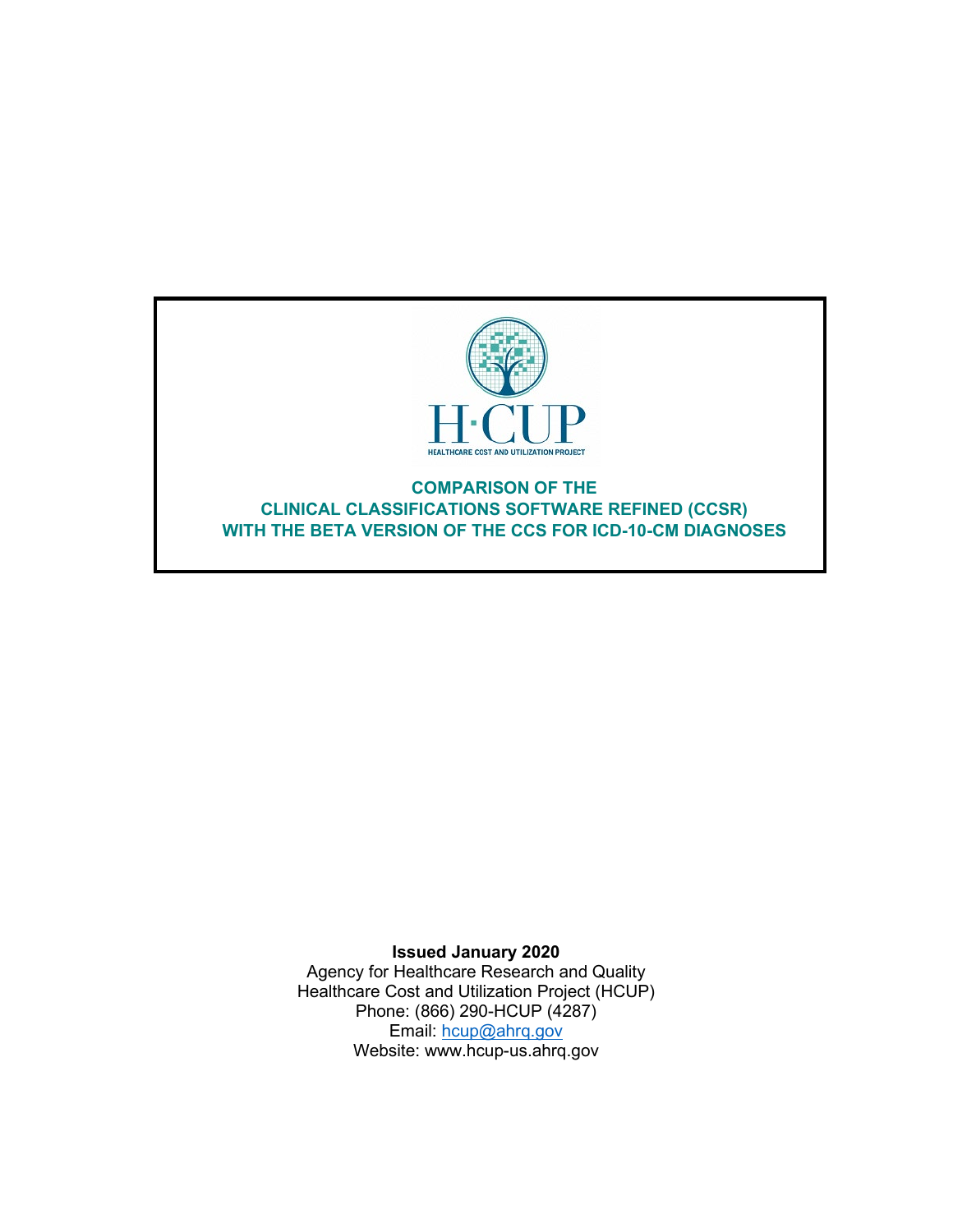## **Table of Contents**

| Comparison of Beta Version CCS and CCSR Categories for ICD-10-CM Diagnoses 4         |  |
|--------------------------------------------------------------------------------------|--|
|                                                                                      |  |
|                                                                                      |  |
|                                                                                      |  |
|                                                                                      |  |
| Appendix A. Example of Using the Companion Microsoft Excel file, DXCCSR-vs-Beta-CCS- |  |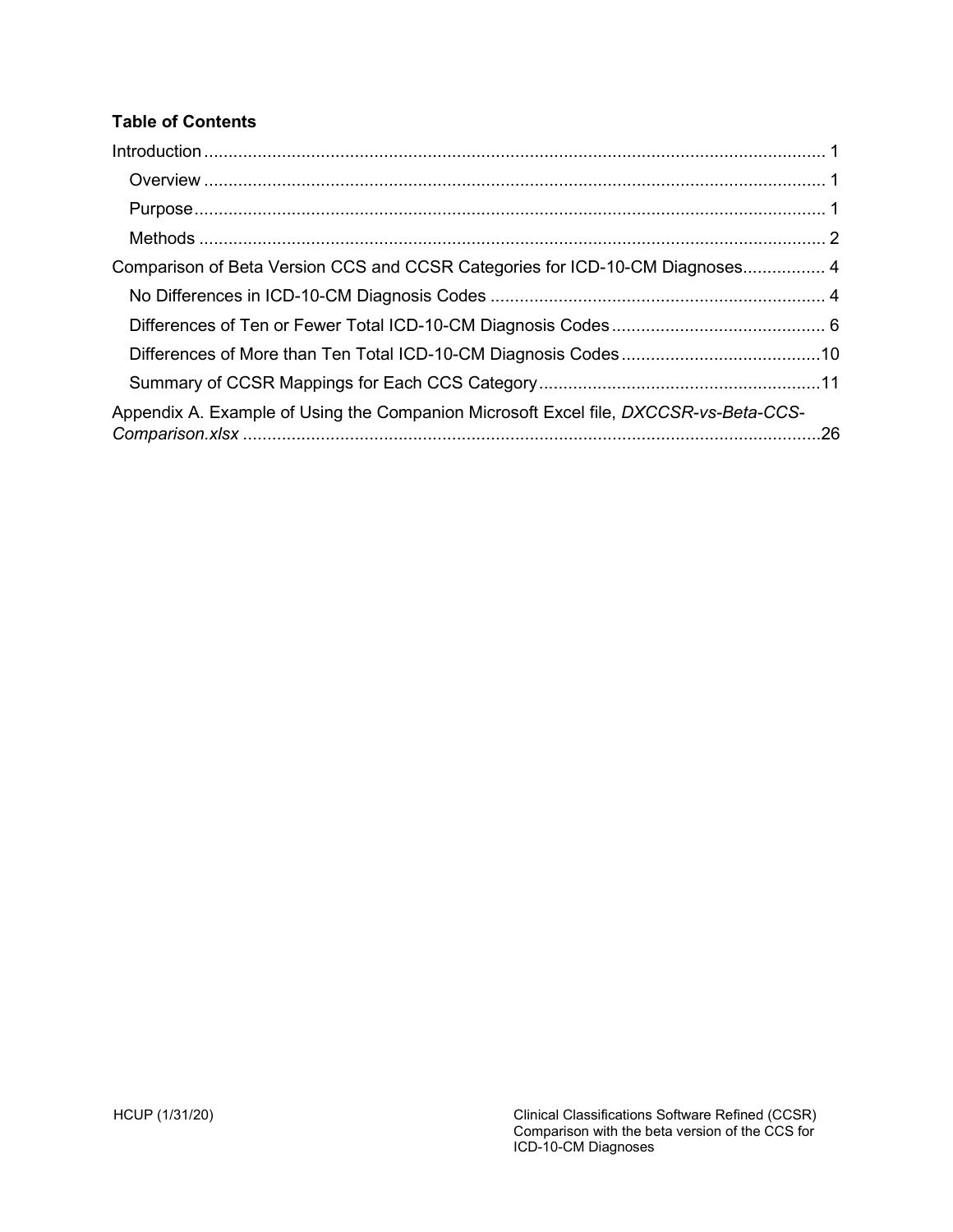### <span id="page-2-3"></span>**INTRODUCTION**

## **Overview**

[Clinical Classifications Software Refined \(CCSR\)](https://hcup-us.ahrq.gov/toolssoftware/ccsr/ccs_refined.jsp) for International Classification for Diseases, 10th Revision, Clinical Modification (ICD-10-CM) diagnoses aggregates over 72,000 ICD-10-CM diagnosis codes into a manageable number of clinically meaningful categories organized across 21 body systems, which generally follow the structure of the ICD-10-CM diagnosis chapters. It provides a means by which to identify specific clinical conditions using ICD-10-CM diagnosis codes. The CCSR is intended to be used analytically to examine patterns of healthcare in terms of cost, utilization and outcomes, rank utilization by diagnoses, and risk adjust by clinical condition.

The CCSR for ICD-10-CM diagnoses replaces the beta version of the CCS for ICD-10-CM diagnoses. The beta version of the CCS was originally released in October 2015 and is based on a translation of ICD-9-CM diagnosis codes prior to the availability of ICD-10- CM-coded data. The CCSR capitalizes on the specificity built into ICD-10-CM coding by creating new clinical categories that did not exist in previous versions of the CCS tool and allows ICD-10-CM codes to be classified in more than one category.

## <span id="page-2-1"></span><span id="page-2-0"></span>**Purpose**

This report summarizes the comparison of the beta version of the CCS for ICD-10-CM diagnoses to the CCSR for ICD-10-CM diagnoses by category and by individual diagnosis codes. The comparisons in this report and the supplemental Excel file are done using Version 2019.1 of both HCUP tools:

- The beta version of the CCS v2019.1 included 283 categories that aligned with the ICD-9-CM version of the tool
- The CCSR for ICD-[1](#page-2-3)0-CM diagnoses v2019.1 included 538 categories.<sup>1</sup>

These versions include coding updates for fiscal year 2019 and will be the last year of coding updates for the beta version of the CCS for ICD-10-CM diagnoses.

<span id="page-2-2"></span><sup>1</sup> Categories and coding assignments in the CCSR for ICD-10-CM diagnoses can change over time in an effort to improve the tool or update it for newly released fiscal year codes. For example, starting with version 2020.2, the CCSR for ICD-10-CM diagnoses includes 539 CCSR categories because a new category for low back pain was added.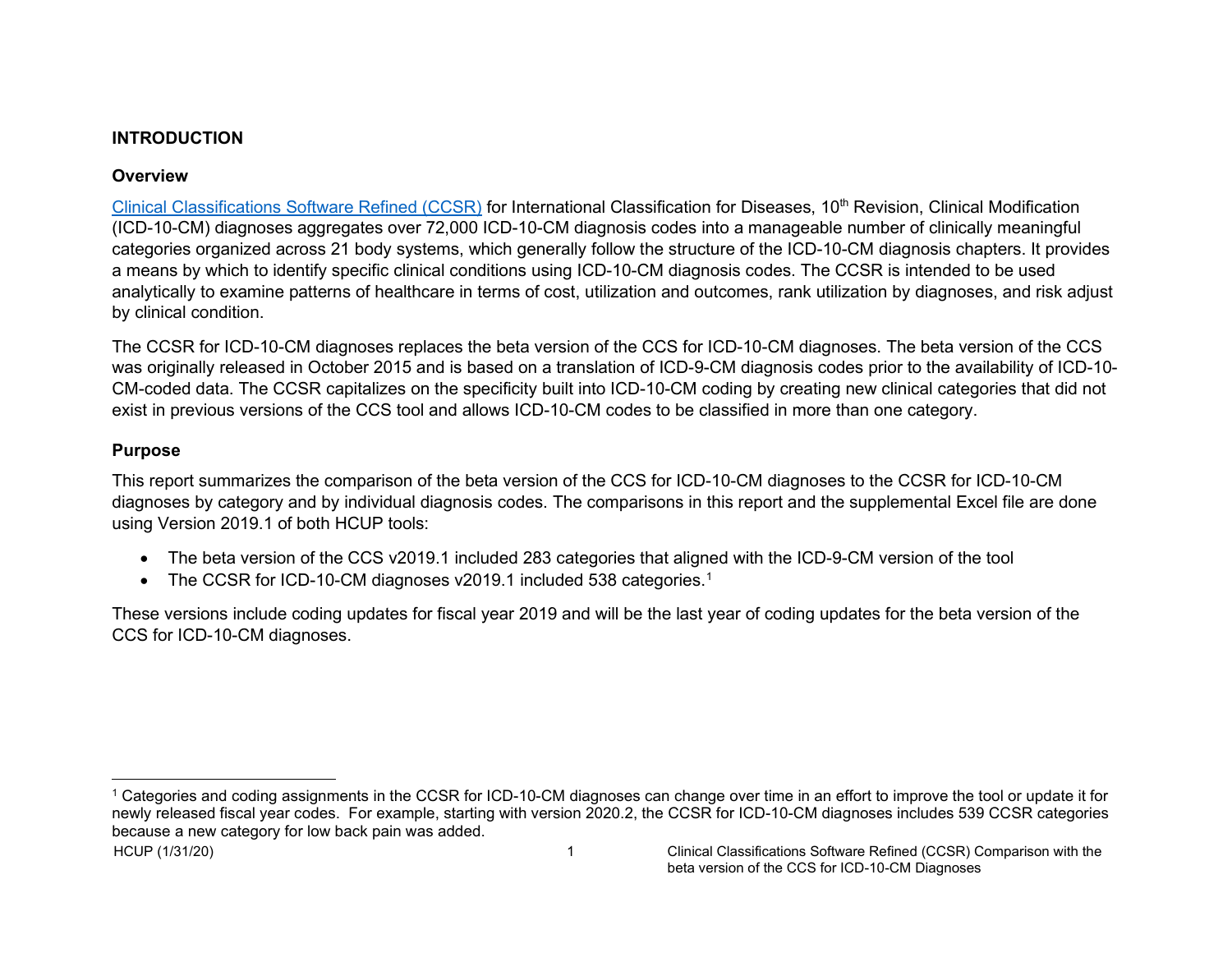### **Methods**

The report identifies situations where the CCSR categories are identical, highly similar, or substantially different than the beta version CCS categories. This is done by classifying the beta CCS to CCSR mappings into three groups:

- No differences in ICD-10-CM diagnosis codes within categories
- Differences in 10 or fewer ICD-10-CM diagnosis codes within categories
- Differences of more than 10 ICD-10-CM diagnosis codes within categories.

A beta version CCS category might be included in one or more of the difference categories because each individual ICD-10-CM diagnosis in a beta CCS category can map to multiple CCSR categories. For example, beta CCS 63 (Disease of white blood cells) is included in the no difference group because all of the included codes are the same as all of the codes in CCSR category BLD007 (Disease of white blood cells). However, beta CCS 63 is also included twice in the more than 10 differences group because some of the diagnosis codes also map to CCSR categories INJ030 (Drug induced or toxic related condition) and NEO074 (Conditions due to neoplasm or the treatment of neoplasm).

<span id="page-3-0"></span>The following summarizes the detected differences:

- 35 beta CCS categories have no differences in ICD-10-CM diagnosis codes when compared to the CCSR mapping
- 81 beta CCS categories have differences in 10 or fewer ICD-10-CM diagnosis codes when compared to the CCSR mapping
	- o The list of these beta CCS categories includes a total of 86 beta CCS to CCSR comparisons. Five beta CCS categories are included on the list twice because of codes mapping to two different CCSR categories.
- 243 beta CCS categories have differences of more than 10 ICD-10-CM diagnosis codes when compared to the CCSR mapping
	- o The list of these beta CCS categories includes over 1,000 beta CCS to CCSR comparisons because a beta CCS category can be listed more than once.

The above counts sum to more than the 283 beta CCS categories because one CCS category can be included in more than one difference group.

The report also summarizes how the ICD-10-CM diagnosis codes within each beta CCS category map to the CCSR categories. This comparison includes the number of CCSR categories mapped from ICD-10-CM codes in each CCS category and the specific CCSR category or categories where most of the ICD-10-CM codes from a CCS category are now assigned. For example, beta CCS 63 maps to the three CCSR categories noted in the example above – BLD007, INJ030, and NEO074. All 27 of the ICD-10-CM diagnosis codes included in beta CCS 63 are included in CCSR category BLD007 while CCSR categories INJ030 and NEO074 each include only one common ICD-10-CM diagnosis code with beta CCS 63. As a result, CCSR category BLD007 is noted as the containing most of the the ICD-10-CM diagnosis codes within beta CCS 63.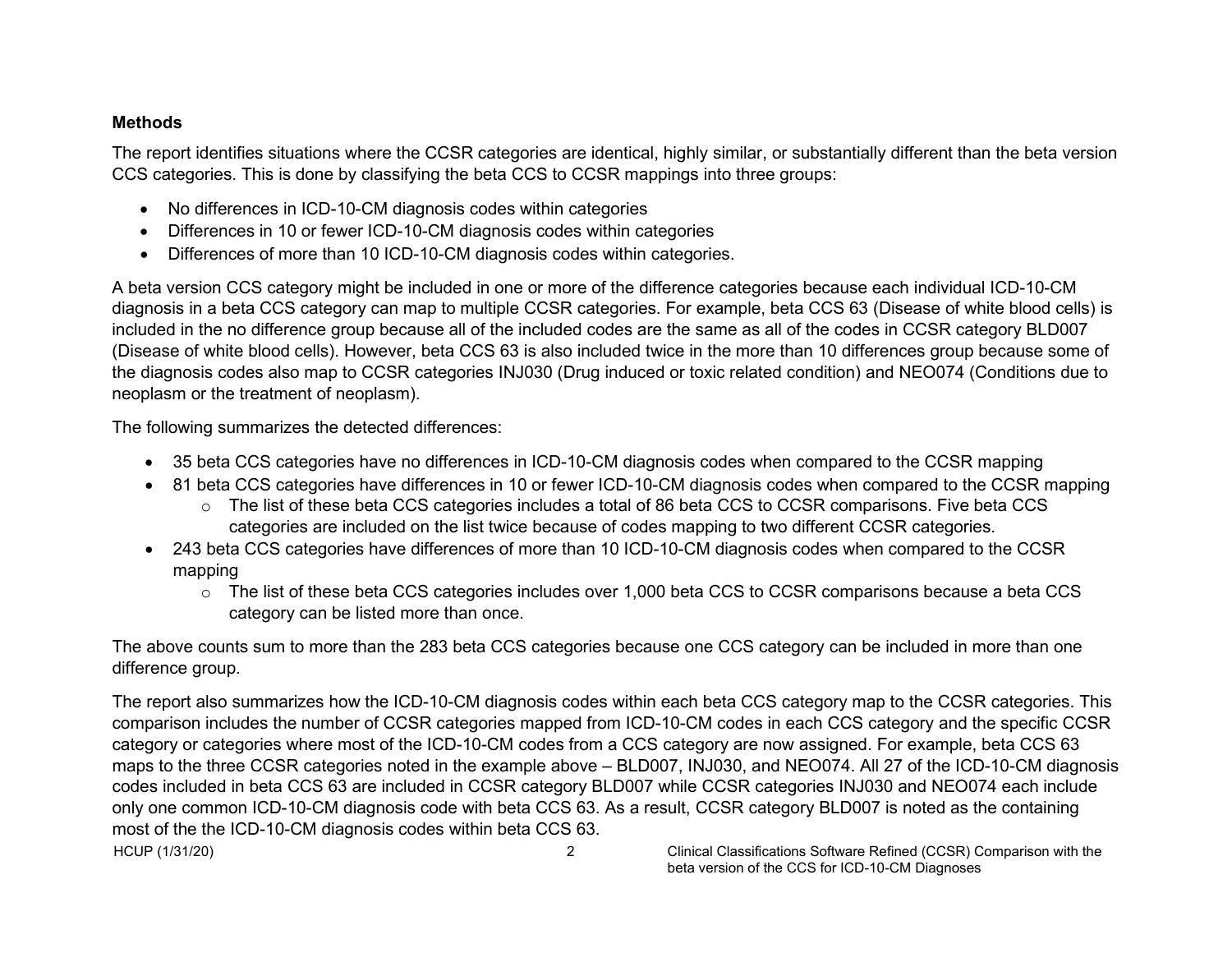A companion Microsoft Excel file, *DXCCSR-vs-Beta-CCS-Comparison.xlsx*, available on the [CCSR page of the HCUP User Support](https://www.hcup-us.ahrq.gov/toolssoftware/ccsr/ccs_refined.jsp)  [website](https://www.hcup-us.ahrq.gov/toolssoftware/ccsr/ccs_refined.jsp) includes the details of the comparisons by category and individual ICD-10-CM diagnosis code. The following information is provided in the Excel file:

- Tab 1, *CCS to CCSR Overlap detail*
	- o Provides the number of ICD-10-CM codes that are contained in a beta version of the CCS for ICD-10-CM category and a CCSR category.
	- o The worksheet can be used to examine the number of ICD-10-CM codes and number of categories that overlap between the beta version of CCS and CCSR, the total number of CCSR categories with ICD-10-CM codes that overlap a CCS category, and where most of the ICD-10-CM codes in a beta version CCS category have been assigned in the CCSR.
- Tab 2, *ICD-10-CM Code Detail*
	- o Provides a complete list of beta version of the CCS and CCSR category assignment for each individual ICD-10-CM diagnosis code, valid from October 1, 2015 through September 30, 2019.
	- o This tab is meant to be a reference for users interested in looking up the assignments of individual ICD-10-CM codes of interest or complete CCSR category assignments for all ICD-10-CM codes within a beta version CCS category.

Appendix A includes an example of how to use the Excel file. This report utilizes beta version CCS categories as the starting point for comparisons with the new CCSR categories. However, the Excel file could be used to examine comparisons in the opposite direction (i.e., using CCSR categories as the starting point).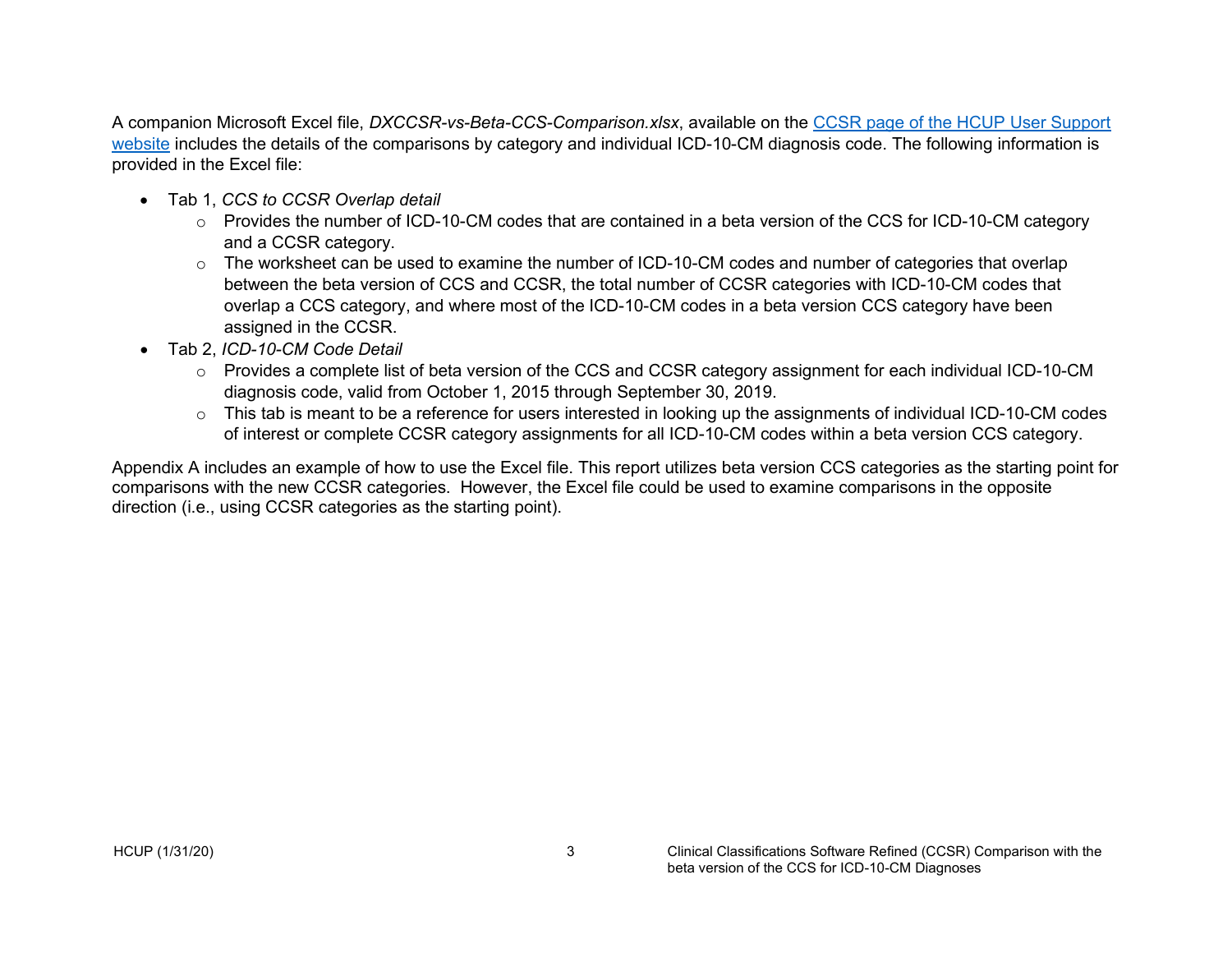### **COMPARISON OF BETA VERSION CCS AND CCSR CATEGORIES FOR ICD-10-CM DIAGNOSES**

#### **No Differences in ICD-10-CM Diagnosis Codes**

There are 35 beta version CCS categories with no difference in ICD-10-CM diagnosis codes when compared to analogous CCSR categories (Table 1).

### **Table 1. Beta Version CCS Categories With No Differences in ICD-10-CM Diagnosis Codes When Compared With Analogous CCSR Categories**

<span id="page-5-1"></span><span id="page-5-0"></span>

|                        | <b>Clinical Classification Software (CCS),</b><br>beta version 2019.1 |                         | <b>Clinical Classification System Refined (CCSR),</b><br>v2019.1 |
|------------------------|-----------------------------------------------------------------------|-------------------------|------------------------------------------------------------------|
| <b>CCS</b><br>Category | <b>CCS Category Description</b>                                       | <b>CCSR</b><br>Category | <b>CCSR Category Description</b>                                 |
| 17                     | Cancer of pancreas                                                    | <b>NEO051</b>           | Endocrine system cancers - pancreas                              |
| 45                     | Maintenance chemotherapy;<br>radiotherapy                             | <b>FAC006</b>           | Encounter for antineoplastic therapies                           |
| 53                     | Disorders of lipid metabolism                                         | <b>END010</b>           | Disorders of lipid metabolism                                    |
| 56                     | Cystic fibrosis                                                       | <b>END012</b>           | Cystic fibrosis                                                  |
| 60                     | Acute posthemorrhagic anemia                                          | <b>BLD004</b>           | Acute posthemorrhagic anemia                                     |
| 61                     | Sickle cell anemia                                                    | <b>BLD005</b>           | Sickle cell trait/anemia                                         |
| 63                     | Diseases of white blood cells                                         | <b>BLD007</b>           | Diseases of white blood cells                                    |
| 80                     | Multiple sclerosis                                                    | <b>NVS005</b>           | Multiple sclerosis                                               |
| 83                     | Epilepsy; convulsions                                                 | <b>NVS009</b>           | Epilepsy; convulsions                                            |
| 100                    | Acute myocardial infarction                                           | <b>CIR009</b>           | Acute myocardial infarction                                      |
| 128                    | Asthma                                                                | <b>RSP009</b>           | Asthma                                                           |
| 142                    | Appendicitis and other appendiceal<br>conditions                      | <b>DIG009</b>           | Appendicitis and other appendiceal conditions                    |
| 143                    | Abdominal hernia                                                      | <b>DIG010</b>           | Abdominal hernia                                                 |
| 144                    | Regional enteritis and ulcerative colitis                             | <b>DIG011</b>           | Regional enteritis and ulcerative colitis                        |
| 146                    | Diverticulosis and diverticulitis                                     | <b>DIG013</b>           | Diverticulosis and diverticulitis                                |
| 164                    | Hyperplasia of prostate                                               | <b>GEN012</b>           | Hyperplasia of prostate                                          |
| 169                    | Endometriosis                                                         | <b>GEN019</b>           | Endometriosis                                                    |
| 170                    | Prolapse of female genital organs                                     | <b>GEN020</b>           | Prolapse of female genital organs                                |
| 171                    | <b>Menstrual disorders</b>                                            | <b>GEN021</b>           | Menstrual disorders                                              |

HCUP (1/31/20) 4 Clinical Classifications Software Refined (CCSR) Comparison with the beta version of the CCS for ICD-10-CM Diagnoses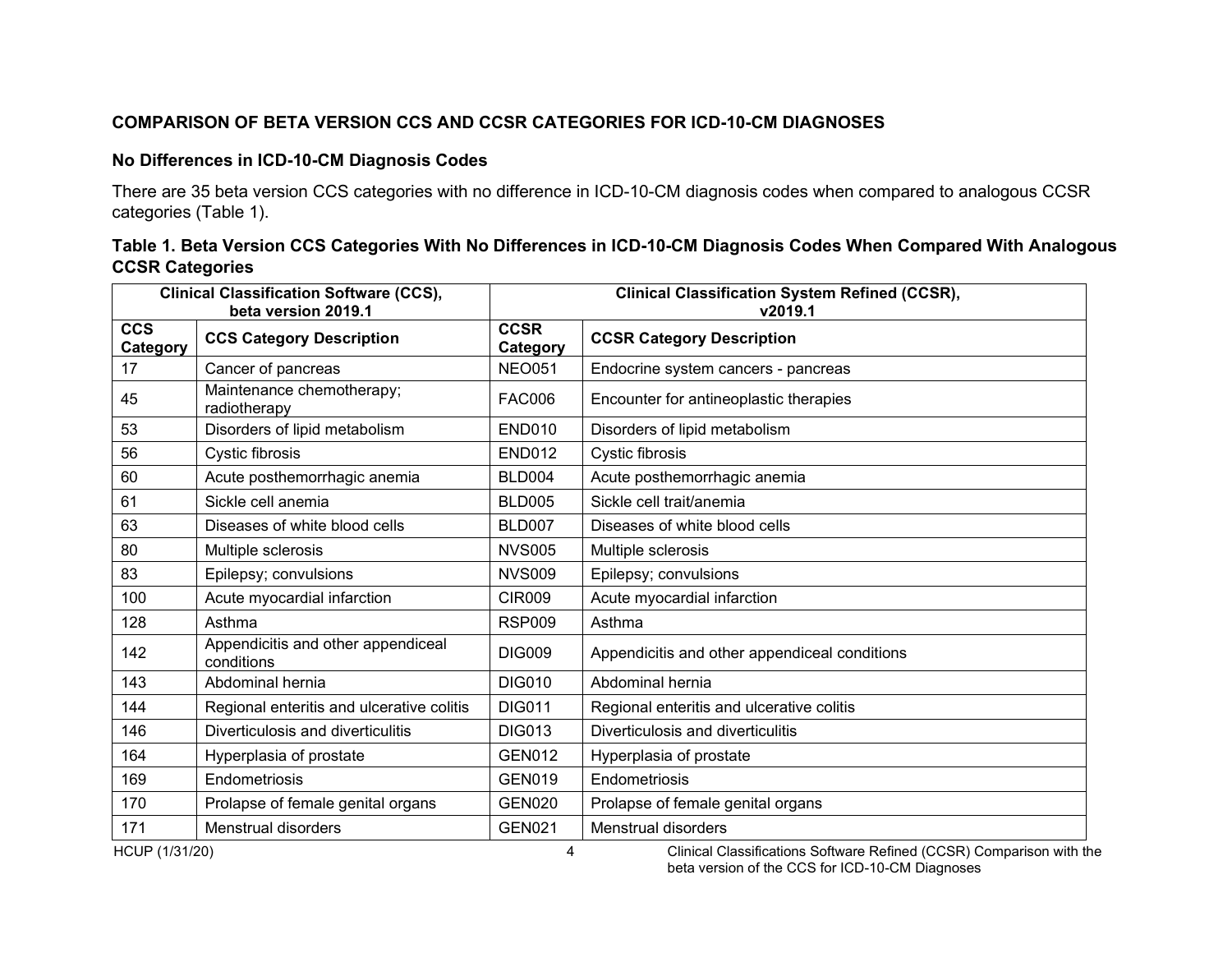| <b>Clinical Classification Software (CCS),</b><br>beta version 2019.1 |                                                                       |                         | <b>Clinical Classification System Refined (CCSR),</b><br>v2019.1                                           |  |
|-----------------------------------------------------------------------|-----------------------------------------------------------------------|-------------------------|------------------------------------------------------------------------------------------------------------|--|
| <b>CCS</b><br>Category                                                | <b>CCS Category Description</b>                                       | <b>CCSR</b><br>Category | <b>CCSR Category Description</b>                                                                           |  |
| 173                                                                   | Menopausal disorders                                                  | <b>GEN023</b>           | Menopausal disorders                                                                                       |  |
| 177                                                                   | Spontaneous abortion                                                  | <b>PRG003</b>           | Spontaneous abortion and complications of spontaneous abortion                                             |  |
| 178                                                                   | Induced abortion                                                      | <b>PRG004</b>           | Induced abortion and complications of termination of pregnancy                                             |  |
| 179                                                                   | Postabortion complications                                            | <b>PRG007</b>           | Complications following ectopic and/or molar pregnancy                                                     |  |
| 183                                                                   | Hypertension complicating pregnancy;<br>childbirth and the puerperium | <b>PRG020</b>           | Hypertension and hypertensive-related conditions complicating<br>pregnancy; childbirth; and the puerperium |  |
| 185                                                                   | Prolonged pregnancy                                                   | <b>PRG022</b>           | Prolonged pregnancy                                                                                        |  |
| 189                                                                   | <b>Previous C-section</b>                                             | <b>PRG016</b>           | Previous C-section                                                                                         |  |
| 193                                                                   | OB-related trauma to perineum and<br>vulva                            | <b>PRG026</b>           | OB-related trauma to perineum and vulva                                                                    |  |
| 203                                                                   | Osteoarthritis                                                        | <b>MUS006</b>           | Osteoarthritis                                                                                             |  |
| 218                                                                   | Liveborn                                                              | <b>PNL001</b>           | Liveborn                                                                                                   |  |
| 219                                                                   | Short gestation; low birth weight; and<br>fetal growth retardation    | <b>PNL002</b>           | Short gestation; low birth weight; and fetal growth retardation                                            |  |
| 222                                                                   | Hemolytic jaundice and perinatal<br>jaundice                          | <b>PNL007</b>           | Hemolytic jaundice and perinatal jaundice                                                                  |  |
| 223                                                                   | Birth trauma                                                          | <b>PNL008</b>           | Birth trauma                                                                                               |  |
| 252                                                                   | Malaise and fatigue                                                   | SYM007                  | Malaise and fatigue                                                                                        |  |
| 256                                                                   | Medical examination/evaluation                                        | <b>FAC014</b>           | Medical examination/evaluation                                                                             |  |
| 2621                                                                  | External cause codes: Place of<br>occurrence                          | <b>EXT027</b>           | External cause codes: place of occurrence of the external cause                                            |  |

Abbreviation: CCS, Clinical Classifications Software; CCSR, Clinical Classifications Software Refined; ICD-10-CM, International Classification of Diseases, 10<sup>th</sup> revision, Clinical Modification; OB, obstetrics;

Note: Differences are reported at the beta version CCS category level, which means that one beta version CCS can map to multiple CCSR categories based on ICD-10-CM diagnosis code assignment. Therefore, a beta version CCS category can be duplicated not only within one group, but also across groups.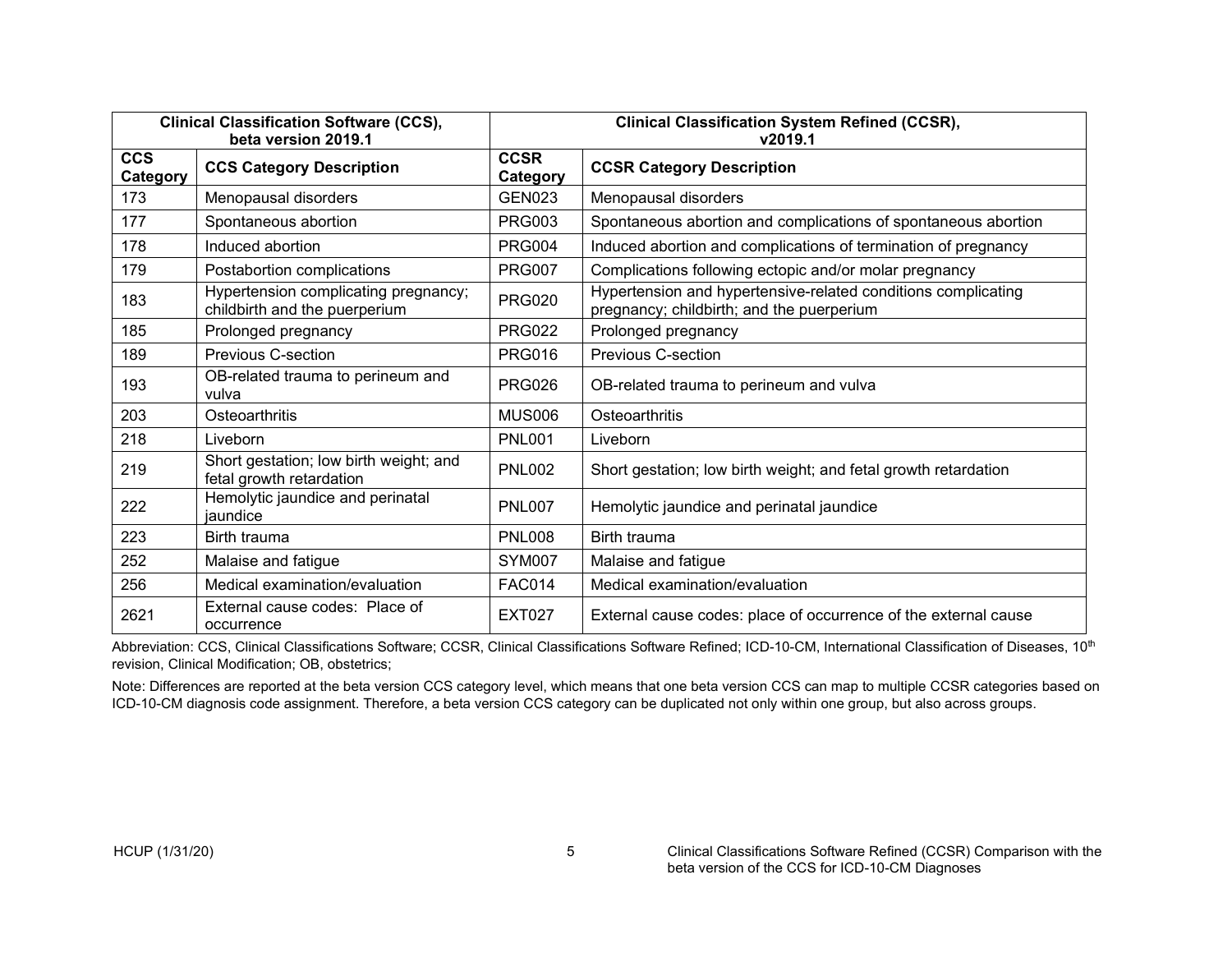## **Differences of Ten or Fewer Total ICD-10-CM Diagnosis Codes**

There are 81 beta version CCS categories with a difference of 10 or fewer total ICD-10-CM diagnosis codes when compared to analogous CCSR categories (Table 2). Five beta CCS categories are listed twice for a total of 86 comparisons. The total number of ICD-10-CM diagnosis codes is based on two separate counts. The first corresponds to the number of ICD-10-CM diagnosis codes that were in the respective beta version CCS category that have been removed from the analogous CCSR category. The second corresponds to the number of ICD-10-CM diagnosis codes that were not in the respective beta version CCS category but have been added to the analogous CCSR category.

| Table 2. Beta Version CCS Categories with Differences of Ten or Fewer Total ICD-10-CM Diagnosis Codes When Compared |  |  |
|---------------------------------------------------------------------------------------------------------------------|--|--|
| to Analogous CCSR Categories                                                                                        |  |  |

<span id="page-7-0"></span>

|                        | <b>Clinical Classification Software (CCS),</b><br>beta version 2019.1 | <b>Clinical Classification System Refined (CCSR),</b><br>v2019.1 |                                                       | <b>Total</b>               |                                                      | <b>ICD-10-CM</b>                        | Number of<br><b>ICD-10-CM</b><br><b>Codes</b> | Number of<br><b>ICD-10-CM</b> |
|------------------------|-----------------------------------------------------------------------|------------------------------------------------------------------|-------------------------------------------------------|----------------------------|------------------------------------------------------|-----------------------------------------|-----------------------------------------------|-------------------------------|
| <b>CCS</b><br>Category | <b>CCS Category Description</b>                                       | <b>CCSR</b><br>Category                                          | <b>CCSR Category Description</b>                      | Code<br><b>Differences</b> | Removed<br>from Beta<br><b>Version</b><br><b>CCS</b> | Codes<br><b>Added to</b><br><b>CCSR</b> |                                               |                               |
| $\overline{2}$         | Septicemia (except in labor)                                          | <b>INF002</b>                                                    | Septicemia                                            | 10                         | $\mathbf{0}$                                         | 10                                      |                                               |                               |
| $\sqrt{5}$             | <b>HIV</b> infection                                                  | <b>INF006</b>                                                    | HIV infection                                         |                            |                                                      | 6                                       |                                               |                               |
| 12                     | Cancer of esophagus                                                   | <b>NEO012</b>                                                    | Gastrointestinal cancers - esophagus                  |                            | 1                                                    | 0                                       |                                               |                               |
| 13                     | Cancer of stomach                                                     | <b>NEO013</b>                                                    | Gastrointestinal cancers - stomach                    | 3                          | 3                                                    | 0                                       |                                               |                               |
| 16                     | Cancer of liver and intrahepatic<br>bile duct                         | <b>NEO017</b>                                                    | Gastrointestinal cancers - liver                      |                            | $\overline{2}$                                       | 0                                       |                                               |                               |
| 16                     | Cancer of liver and intrahepatic<br>bile duct                         | <b>NEO018</b>                                                    | Gastrointestinal cancers - bile duct                  |                            | 9                                                    | 0                                       |                                               |                               |
| 19                     | Cancer of bronchus; lung                                              | <b>NEO022</b>                                                    | Respiratory cancers                                   | 9                          | $\overline{2}$                                       | 7                                       |                                               |                               |
| 22                     | Melanomas of skin                                                     | <b>NEO025</b>                                                    | Skin cancers - melanoma                               |                            | 1                                                    | 0                                       |                                               |                               |
| 24                     | Cancer of breast                                                      | <b>NEO030</b>                                                    | Breast cancer - all other types                       | 5                          | 5                                                    | 0                                       |                                               |                               |
| 25                     | Cancer of uterus                                                      | <b>NEO031</b>                                                    | Female reproductive system cancers - uterus           | 3                          | 3                                                    | $\Omega$                                |                                               |                               |
| 25                     | Cancer of uterus                                                      | <b>NEO035</b>                                                    | Female reproductive system cancers -<br>endometrium   | 7                          | 7                                                    | 0                                       |                                               |                               |
| 26                     | Cancer of cervix                                                      | <b>NEO032</b>                                                    | Female reproductive system cancers - cervix           | 7                          | 7                                                    | 0                                       |                                               |                               |
| 27                     | Cancer of ovary                                                       | <b>NEO033</b>                                                    | Female reproductive system cancers - ovary            |                            | 1                                                    | 0                                       |                                               |                               |
| 29                     | Cancer of prostate                                                    | <b>NEO039</b>                                                    | Male reproductive system cancers - prostate           |                            | 1                                                    | 0                                       |                                               |                               |
| 30                     | Cancer of testis                                                      | <b>NEO040</b>                                                    | Male reproductive system cancers - testis             |                            | 1                                                    | $\Omega$                                |                                               |                               |
| 31                     | Cancer of other male genital<br>organs                                | <b>NEO042</b>                                                    | Male reproductive system cancers - all other<br>types | 9                          | 9                                                    | 0                                       |                                               |                               |

HCUP (1/31/20) 6 Clinical Classifications Software Refined (CCSR) Comparison with the beta version of the CCS for ICD-10-CM Diagnoses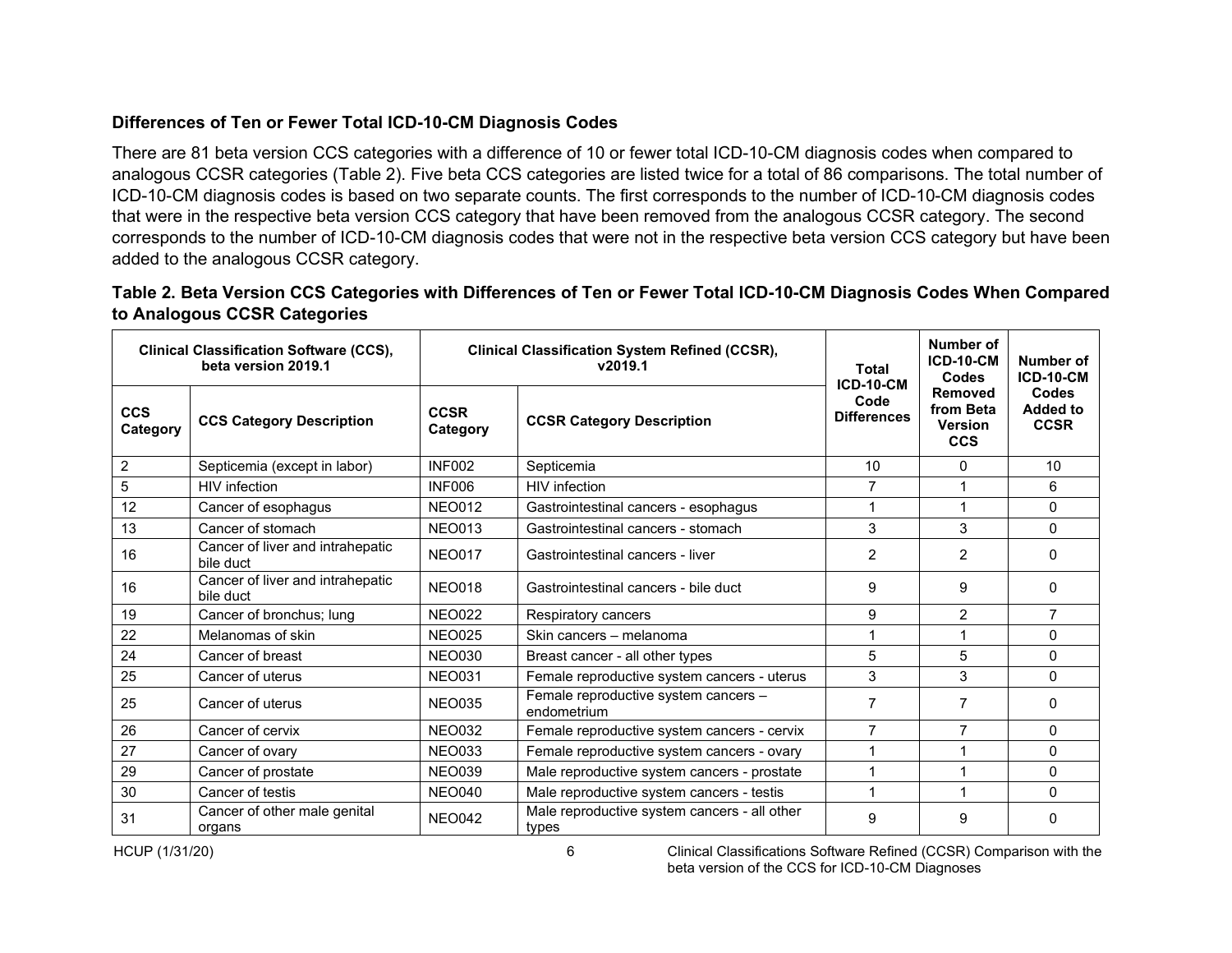| <b>Clinical Classification Software (CCS),</b><br><b>Clinical Classification System Refined (CCSR),</b><br>beta version 2019.1<br>v2019.1 |                                                                                         | Total<br><b>ICD-10-CM</b> | <b>Number of</b><br><b>ICD-10-CM</b><br>Codes                            | Number of<br><b>ICD-10-CM</b>                                                      |              |                                                |
|-------------------------------------------------------------------------------------------------------------------------------------------|-----------------------------------------------------------------------------------------|---------------------------|--------------------------------------------------------------------------|------------------------------------------------------------------------------------|--------------|------------------------------------------------|
| <b>CCS</b><br>Category                                                                                                                    | <b>CCS Category Description</b>                                                         | <b>CCSR</b><br>Category   | <b>CCSR Category Description</b>                                         | <b>Removed</b><br>Code<br>from Beta<br><b>Differences</b><br>Version<br><b>CCS</b> |              | <b>Codes</b><br><b>Added to</b><br><b>CCSR</b> |
| 32                                                                                                                                        | Cancer of bladder                                                                       | <b>NEO043</b>             | Urinary system cancers - bladder                                         | $\mathbf{1}$                                                                       | 1            | 0                                              |
| 33                                                                                                                                        | Cancer of kidney and renal pelvis                                                       | <b>NEO044</b>             | Urinary system cancers - ureter and renal<br>pelvis                      | 9                                                                                  | 6            | 3                                              |
| 33                                                                                                                                        | Cancer of kidney and renal pelvis                                                       | <b>NEO045</b>             | Urinary system cancers - kidney                                          | 6                                                                                  | 6            | $\mathbf{0}$                                   |
| 34                                                                                                                                        | Cancer of other urinary organs                                                          | <b>NEO046</b>             | Urinary system cancers - urethra                                         | 10                                                                                 | 10           | 0                                              |
| 34                                                                                                                                        | Cancer of other urinary organs                                                          | <b>NEO047</b>             | Urinary system cancers - all other types                                 | 8                                                                                  | 8            | 0                                              |
| 36                                                                                                                                        | Cancer of thyroid                                                                       | <b>NEO050</b>             | Endocrine system cancers - thyroid                                       | $\mathbf{1}$                                                                       | $\mathbf{1}$ | 0                                              |
| 37                                                                                                                                        | Hodgkin's disease                                                                       | <b>NEO057</b>             | Hodgkin lymphoma                                                         | $\overline{1}$                                                                     | $\mathbf{1}$ | 0                                              |
| 38                                                                                                                                        | Non-Hodgkin's lymphoma                                                                  | <b>NEO058</b>             | Non-Hodgkin lymphoma                                                     | 10                                                                                 | 3            | $\overline{7}$                                 |
| 40                                                                                                                                        | Multiple myeloma                                                                        | <b>NEO065</b>             | Multiple myeloma                                                         | 3                                                                                  | 0            | 3                                              |
| 42                                                                                                                                        | Secondary malignancies                                                                  | <b>NEO070</b>             | Secondary malignancies                                                   | $6\phantom{1}6$                                                                    | 6            | 0                                              |
| 43                                                                                                                                        | Malignant neoplasm without<br>specification of site                                     | <b>NEO071</b>             | Malignant neoplasm, unspecified                                          | 10                                                                                 | 9            | $\mathbf{1}$                                   |
| 47                                                                                                                                        | Other and unspecified benign<br>neoplasm                                                | <b>NEO073</b>             | Benign neoplasms                                                         | 9                                                                                  | 1            | 8                                              |
| 48                                                                                                                                        | Thyroid disorders                                                                       | <b>END001</b>             | Thyroid disorders                                                        | $\overline{4}$                                                                     | 0            | 4                                              |
| 50                                                                                                                                        | Diabetes mellitus with<br>complications                                                 | <b>END003</b>             | Diabetes mellitus with complication                                      | $\mathbf 1$                                                                        | 1            | 0                                              |
| 55                                                                                                                                        | Fluid and electrolyte disorders                                                         | <b>END011</b>             | Fluid and electrolyte disorders                                          | $\mathbf{1}$                                                                       | 0            | $\mathbf{1}$                                   |
| 62                                                                                                                                        | Coagulation and hemorrhagic<br>disorders                                                | BLD006                    | Coagulation and hemorrhagic disorders                                    | 3                                                                                  | 1            | $\overline{2}$                                 |
| 76                                                                                                                                        | Meningitis (except that caused by<br>tuberculosis or sexually<br>transmitted disease)   | <b>NVS001</b>             | Meningitis                                                               | $\overline{7}$                                                                     | 0            | $\overline{7}$                                 |
| 77                                                                                                                                        | Encephalitis (except that caused<br>by tuberculosis or sexually<br>transmitted disease) | <b>NVS002</b>             | Encephalitis                                                             | 5                                                                                  | 2            | 3                                              |
| 79                                                                                                                                        | Parkinson's disease                                                                     | <b>NVS004</b>             | Parkinson's disease                                                      | 8                                                                                  | 0            | 8                                              |
| 81                                                                                                                                        | Other hereditary and degenerative<br>nervous system conditions                          | <b>NVS006</b>             | Other specified hereditary and degenerative<br>nervous system conditions | 3                                                                                  | 1            | $\overline{2}$                                 |
| 82                                                                                                                                        | Paralysis                                                                               | <b>NVS008</b>             | Paralysis (other than cerebral palsy)                                    | 8                                                                                  | 8            | 0                                              |
| 84                                                                                                                                        | Headache; including migraine                                                            | <b>NVS010</b>             | Headache; including migraine                                             | 4                                                                                  | $\mathbf 0$  | 4                                              |

HCUP (1/31/20) 7 Clinical Classifications Software Refined (CCSR) Comparison with the beta version of the CCS for ICD-10-CM Diagnoses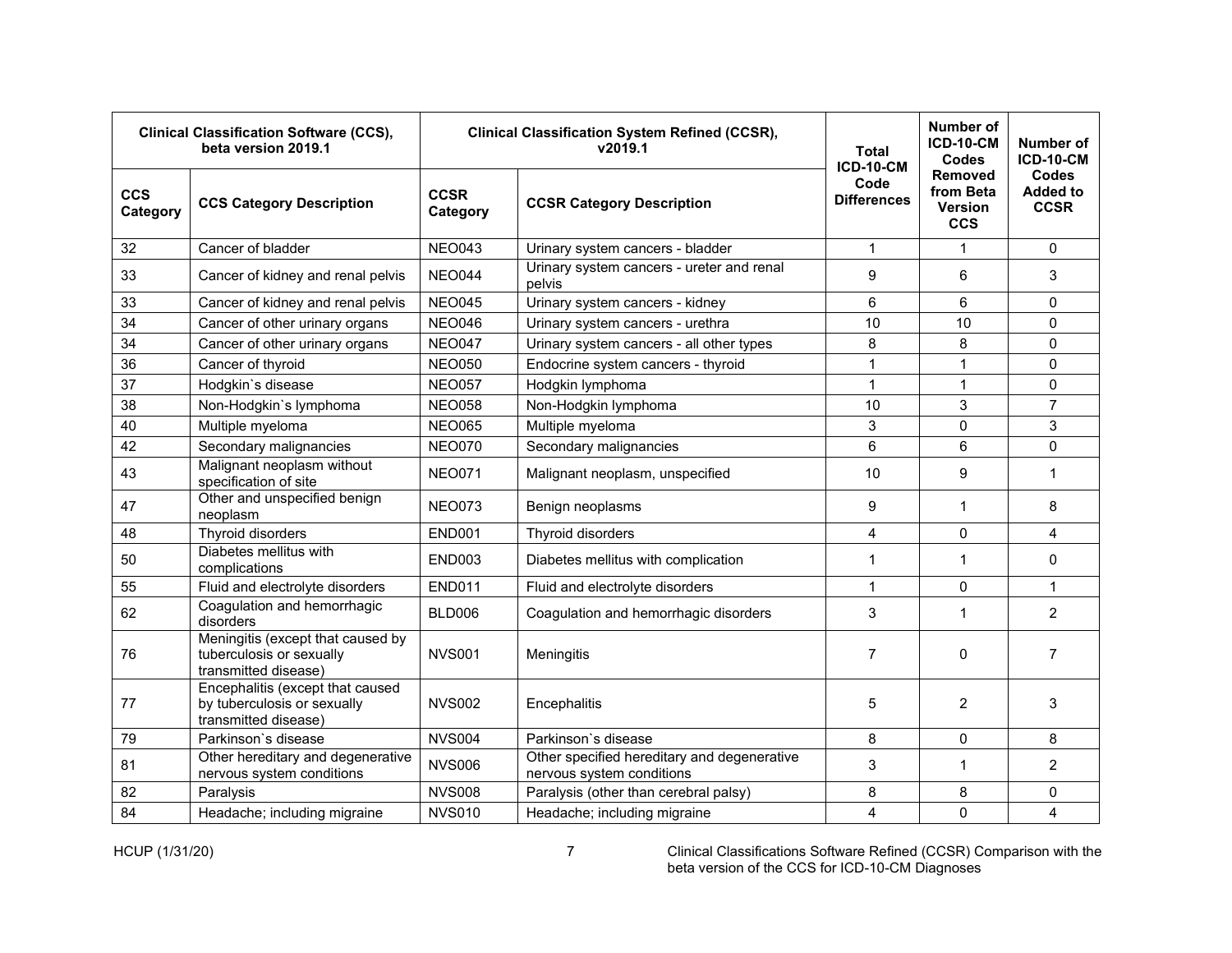|                        | <b>Clinical Classification Software (CCS),</b><br><b>Clinical Classification System Refined (CCSR),</b><br>beta version 2019.1<br>v2019.1 |                         | Total<br><b>ICD-10-CM</b>                                            | <b>Number of</b><br><b>ICD-10-CM</b><br>Codes | Number of<br><b>ICD-10-CM</b>                        |                                         |
|------------------------|-------------------------------------------------------------------------------------------------------------------------------------------|-------------------------|----------------------------------------------------------------------|-----------------------------------------------|------------------------------------------------------|-----------------------------------------|
| <b>CCS</b><br>Category | <b>CCS Category Description</b>                                                                                                           | <b>CCSR</b><br>Category | Code<br><b>Differences</b><br><b>CCSR Category Description</b>       |                                               | <b>Removed</b><br>from Beta<br>Version<br><b>CCS</b> | Codes<br><b>Added to</b><br><b>CCSR</b> |
| 102                    | Nonspecific chest pain                                                                                                                    | <b>CIR012</b>           | Nonspecific chest pain                                               | $\mathbf{1}$                                  | 1                                                    | $\Omega$                                |
| 103                    | Pulmonary heart disease                                                                                                                   | <b>CIR014</b>           | Pulmonary heart disease                                              | $\overline{7}$                                | $\overline{7}$                                       | $\Omega$                                |
| 105                    | <b>Conduction disorders</b>                                                                                                               | <b>CIR016</b>           | <b>Conduction disorders</b>                                          | 3                                             | 3                                                    | $\mathbf 0$                             |
| 106                    | Cardiac dysrhythmias                                                                                                                      | <b>CIR017</b>           | Cardiac dysrhythmias                                                 | 3                                             | 3                                                    | $\Omega$                                |
| 111                    | Other and ill-defined<br>cerebrovascular disease                                                                                          | <b>CIR024</b>           | Other and ill-defined cerebrovascular disease                        | 3                                             | 0                                                    | 3                                       |
| 112                    | Transient cerebral ischemia                                                                                                               | <b>NVS012</b>           | Transient cerebral ischemia                                          | $\mathbf{1}$                                  | $\mathbf{1}$                                         | 0                                       |
| 116                    | Aortic and peripheral arterial<br>embolism or thrombosis                                                                                  | CIR030                  | Aortic and peripheral arterial embolism or<br>thrombosis             | 1                                             | $\Omega$                                             | $\mathbf{1}$                            |
| 119                    | Varicose veins of lower extremity                                                                                                         | <b>CIR035</b>           | Varicose veins of lower extremity                                    |                                               | $\Omega$                                             | 5                                       |
| 120                    | <b>Hemorrhoids</b>                                                                                                                        | <b>DIG014</b>           | Hemorrhoids                                                          | 5                                             | $\Omega$                                             | 5                                       |
| 123                    | Influenza                                                                                                                                 | <b>RSP003</b>           | Influenza                                                            | 3                                             | $\Omega$                                             | 3                                       |
| 124                    | Acute and chronic tonsillitis                                                                                                             | <b>RSP004</b>           | Acute and chronic tonsillitis                                        | $\overline{2}$                                | 0                                                    | $\overline{2}$                          |
| 125                    | Acute bronchitis                                                                                                                          | <b>RSP005</b>           | Acute bronchitis                                                     | $\mathbf{1}$                                  | 0                                                    | $\mathbf{1}$                            |
| 127                    | Chronic obstructive pulmonary<br>disease and bronchiectasis                                                                               | <b>RSP008</b>           | Chronic obstructive pulmonary disease and<br>bronchiectasis          | 1                                             | $\mathbf 1$                                          | $\Omega$                                |
| 129                    | Aspiration pneumonitis;<br>food/vomitus                                                                                                   | <b>RSP010</b>           | Aspiration pneumonitis                                               | 9                                             | $\Omega$                                             | 9                                       |
| 130                    | Pleurisy; pneumothorax;<br>pulmonary collapse                                                                                             | <b>RSP011</b>           | Pleurisy, pleural effusion and pulmonary<br>collapse                 | 9                                             | $\overline{7}$                                       | 2                                       |
| 131                    | Respiratory failure; insufficiency;<br>arrest (adult)                                                                                     | <b>RSP012</b>           | Respiratory failure; insufficiency; arrest                           | 5                                             | 3                                                    | 2                                       |
| 132                    | Lung disease due to external<br>agents                                                                                                    | <b>RSP013</b>           | Lung disease due to external agents                                  | $\mathbf{1}$                                  | $\Omega$                                             | $\mathbf{1}$                            |
| 137                    | Diseases of mouth; excluding<br>dental                                                                                                    | <b>DIG003</b>           | Diseases of mouth; excluding dental                                  | 9                                             | $\Omega$                                             | 9                                       |
| 138                    | Esophageal disorders                                                                                                                      | <b>DIG004</b>           | Esophageal disorders                                                 | 3                                             | $\overline{2}$                                       | $\mathbf{1}$                            |
| 139                    | Gastroduodenal ulcer (except<br>hemorrhage)                                                                                               | <b>DIG005</b>           | Gastroduodenal ulcer                                                 | $\mathbf{1}$                                  | $\mathbf{1}$                                         | 0                                       |
| 140                    | Gastritis and duodenitis                                                                                                                  | <b>DIG007</b>           | Gastritis and duodenitis                                             | $\overline{2}$                                | $\mathbf{0}$                                         | $\overline{2}$                          |
| 141                    | Other disorders of stomach and<br>duodenum                                                                                                | <b>DIG008</b>           | Other specified and unspecified disorders of<br>stomach and duodenum | $\overline{2}$                                | 1                                                    | $\mathbf{1}$                            |
| 147                    | Anal and rectal conditions                                                                                                                | <b>DIG015</b>           | Anal and rectal conditions                                           | 6                                             | $\mathbf{0}$                                         | $6\phantom{1}$                          |

HCUP (1/31/20) 8 Clinical Classifications Software Refined (CCSR) Comparison with the beta version of the CCS for ICD-10-CM Diagnoses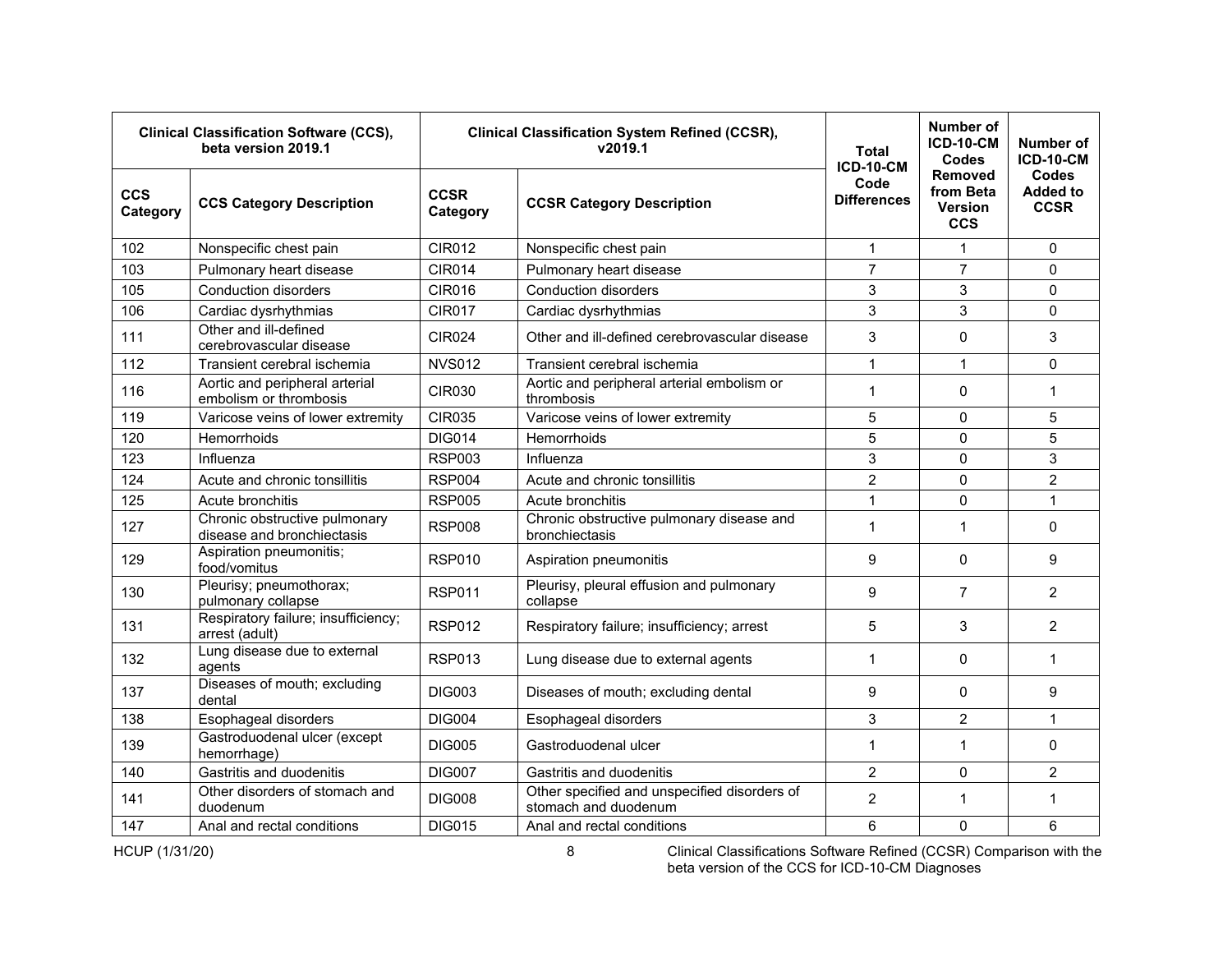| <b>Clinical Classification Software (CCS),</b><br>beta version 2019.1 |                                                                                                    |                         | <b>Clinical Classification System Refined (CCSR),</b><br>v2019.1                                   | <b>Total</b><br><b>ICD-10-CM</b> | <b>Number of</b><br><b>ICD-10-CM</b><br><b>Codes</b> | Number of<br><b>ICD-10-CM</b>                  |
|-----------------------------------------------------------------------|----------------------------------------------------------------------------------------------------|-------------------------|----------------------------------------------------------------------------------------------------|----------------------------------|------------------------------------------------------|------------------------------------------------|
| <b>CCS</b><br>Category                                                | <b>CCS Category Description</b>                                                                    | <b>CCSR</b><br>Category | <b>CCSR Category Description</b>                                                                   | Code<br><b>Differences</b>       | <b>Removed</b><br>from Beta<br>Version<br><b>CCS</b> | <b>Codes</b><br><b>Added to</b><br><b>CCSR</b> |
| 149                                                                   | Biliary tract disease                                                                              | <b>DIG017</b>           | Biliary tract disease                                                                              | $\mathbf{1}$                     | 0                                                    | $\mathbf{1}$                                   |
| 152                                                                   | Pancreatic disorders (not<br>diabetes)                                                             | <b>DIG020</b>           | Pancreatic disorders (excluding diabetes)                                                          | $\overline{2}$                   | 0                                                    | $\overline{2}$                                 |
| 154                                                                   | Noninfectious gastroenteritis                                                                      | <b>DIG022</b>           | Noninfectious gastroenteritis                                                                      | 6                                | $\Omega$                                             | 6                                              |
| 157                                                                   | Acute and unspecified renal<br>failure                                                             | <b>GEN002</b>           | Acute and unspecified renal failure                                                                | $\overline{2}$                   | $\Omega$                                             | $\overline{2}$                                 |
| 160                                                                   | Calculus of urinary tract                                                                          | <b>GEN005</b>           | Calculus of urinary tract                                                                          | 3                                | $\overline{2}$                                       | $\mathbf{1}$                                   |
| 165                                                                   | Inflammatory conditions of male<br>genital organs                                                  | <b>GEN013</b>           | Inflammatory conditions of male genital organs                                                     | 10                               | 0                                                    | 10                                             |
| 172                                                                   | Ovarian cyst                                                                                       | <b>GEN022</b>           | Benign ovarian cyst                                                                                | $\mathbf{1}$                     | $\Omega$                                             | $\mathbf{1}$                                   |
| 174                                                                   | Female infertility                                                                                 | <b>GEN024</b>           | Female infertility                                                                                 | 3                                | 0                                                    | 3                                              |
| 175                                                                   | Other female genital disorders                                                                     | <b>GEN025</b>           | Other specified female genital disorders                                                           | 10                               | 6                                                    | $\overline{4}$                                 |
| 176                                                                   | Contraceptive and procreative<br>management                                                        | <b>FAC013</b>           | Contraceptive and procreative management                                                           | $\mathbf{1}$                     | 1                                                    | 0                                              |
| 186                                                                   | Diabetes or abnormal glucose<br>tolerance complicating pregnancy;<br>childbirth; or the puerperium | <b>END002</b>           | Diabetes mellitus without complication                                                             | $\overline{7}$                   | 1                                                    | 6                                              |
| 186                                                                   | Diabetes or abnormal glucose<br>tolerance complicating pregnancy;<br>childbirth; or the puerperium | <b>PRG019</b>           | Diabetes or abnormal glucose tolerance<br>complicating pregnancy; childbirth; or the<br>puerperium | $\mathbf{1}$                     | 1                                                    | 0                                              |
| 208                                                                   | Acquired foot deformities                                                                          | <b>MUS021</b>           | Acquired foot deformities                                                                          | 3                                | 0                                                    | 3                                              |
| 213                                                                   | Cardiac and circulatory congenital<br>anomalies                                                    | <b>MAL001</b>           | Cardiac and circulatory congenital anomalies                                                       | $\overline{4}$                   | 4                                                    | 0                                              |
| 214                                                                   | Digestive congenital anomalies                                                                     | <b>MAL002</b>           | Digestive congenital anomalies                                                                     | $\mathbf{1}$                     | $\mathbf{1}$                                         | $\Omega$                                       |
| 215                                                                   | Genitourinary congenital<br>anomalies                                                              | MAL003                  | Genitourinary congenital anomalies                                                                 | $\overline{2}$                   | $\overline{2}$                                       | 0                                              |
| 216                                                                   | Nervous system congenital<br>anomalies                                                             | MAL004                  | Nervous system congenital anomalies                                                                | $\overline{2}$                   | $\overline{2}$                                       | $\Omega$                                       |
| 220                                                                   | Intrauterine hypoxia and birth<br>asphyxia                                                         | <b>PNL003</b>           | Neonatal acidemia and hypoxia                                                                      | 5                                | 4                                                    | $\mathbf{1}$                                   |
| 221                                                                   | Respiratory distress syndrome                                                                      | <b>PNL005</b>           | Respiratory distress syndrome                                                                      | $\overline{c}$                   | 0                                                    | $\overline{c}$                                 |
| 245                                                                   | Syncope                                                                                            | <b>SYM001</b>           | Syncope                                                                                            | $\mathbf{1}$                     | $\Omega$                                             | $\mathbf{1}$                                   |
| 246                                                                   | Fever of unknown origin                                                                            | <b>SYM002</b>           | Fever                                                                                              | $\overline{4}$                   | $\mathbf 0$                                          | 4                                              |

HCUP (1/31/20) 9 Clinical Classifications Software Refined (CCSR) Comparison with the beta version of the CCS for ICD-10-CM Diagnoses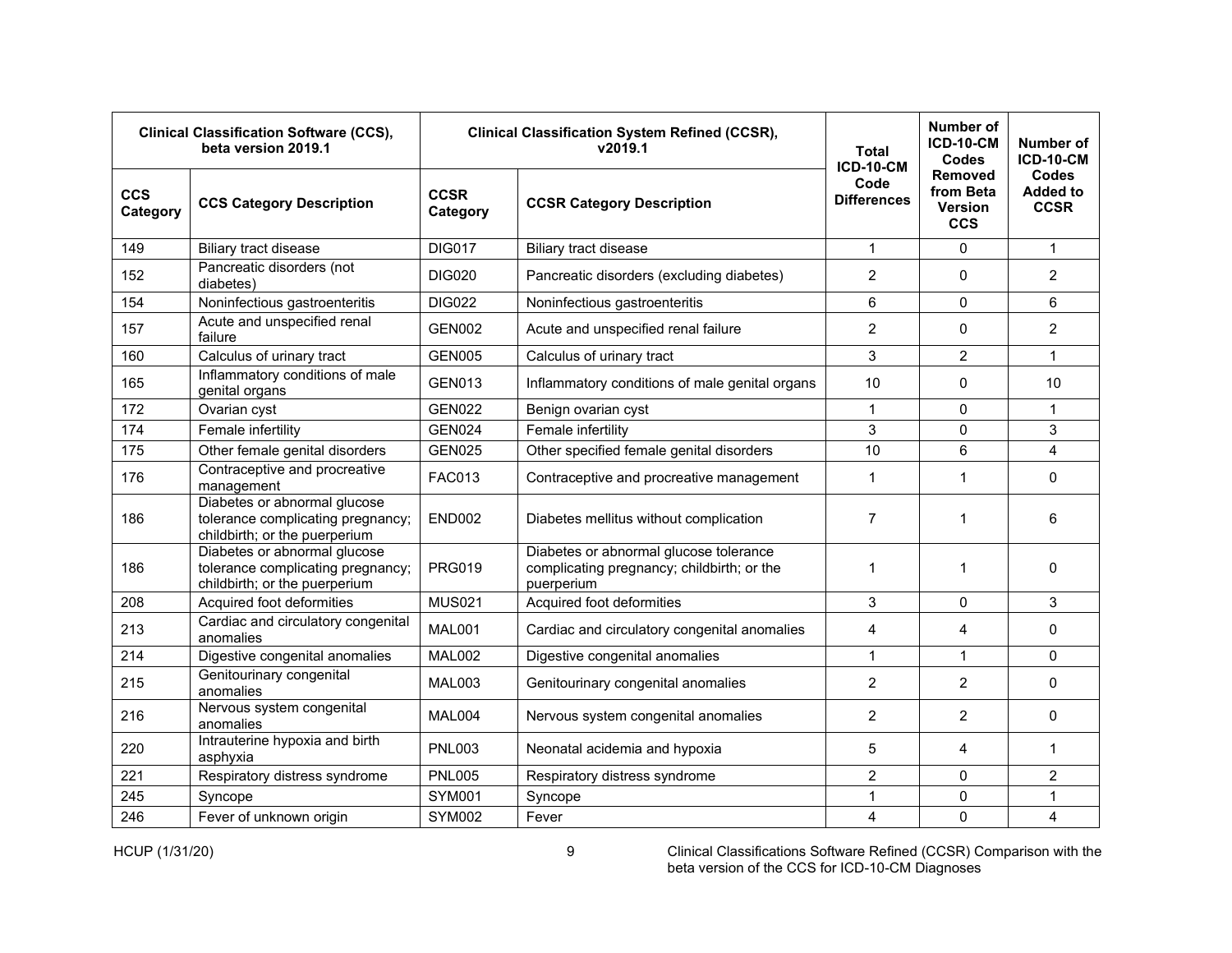<span id="page-11-1"></span>

| <b>Clinical Classification Software (CCS),</b><br>beta version 2019.1 |                                 | <b>Clinical Classification System Refined (CCSR),</b><br>v2019.1 | Total<br>ICD-10-CM                                                                     | Number of<br><b>ICD-10-CM</b><br>Codes | Number of<br><b>ICD-10-CM</b>                        |                                         |
|-----------------------------------------------------------------------|---------------------------------|------------------------------------------------------------------|----------------------------------------------------------------------------------------|----------------------------------------|------------------------------------------------------|-----------------------------------------|
| <b>CCS</b><br>Category                                                | <b>CCS Category Description</b> | <b>CCSR</b><br>Category                                          | Code<br><b>Differences</b><br><b>CCSR Category Description</b>                         |                                        | Removed<br>from Beta<br><b>Version</b><br><b>CCS</b> | Codes<br><b>Added to</b><br><b>CCSR</b> |
| 250                                                                   | Nausea and vomiting             | SYM004                                                           | Nausea and vomiting                                                                    |                                        | 0                                                    |                                         |
| 656                                                                   | Impulse control disorders NEC   | MBD008                                                           | Disruptive, impulse-control and conduct<br>disorders                                   |                                        | 3                                                    |                                         |
| 658                                                                   | Personality disorders           | MBD009                                                           | Personality disorders                                                                  |                                        | 0                                                    |                                         |
| 2616                                                                  | Adverse effects of medical care | <b>EXT025</b>                                                    | External cause codes: complications of<br>medical and surgical care, initial encounter |                                        | 0                                                    |                                         |

Abbreviation: CCS, Clinical Classifications Software; CCSR, Clinical Classifications Software Refined; HIV, human immunodeficiency virus; ICD-10-CM, International Classification of Diseases, 10<sup>th</sup> revision, Clinical Modification;

Note: Differences are reported at the beta version CCS category level, which means that one beta version CCS can map to multiple CCSR categories based on ICD-10-CM diagnosis code assignment. Therefore, a beta version CCS category can be duplicated not only within one group, but also across groups.

#### **Differences of More than Ten Total ICD-10-CM Diagnosis Codes**

Beta version CCS categories not appearing in Tables 1 or 2 resulted in a difference of more than 10 total ICD-10-CM diagnosis codes when compared to analogous CCSR categories. Differences could be due to ICD-10-CM diagnosis codes that were in the beta version CCS category and have been removed from the analogous CCSR category or ICD-10-CM diagnosis codes that were not in the beta version CCS category but have been added to the analogous CCSR category.

A complete listing of the comparison of the beta version CCS to CCSR categories (including those with differences of more than 10 total ICD-10-CM diagnosis codes) is available in Excel file, *DXCCSR-vs-Beta-CCS-Comparison.xlsx*, available on the CCSR page of the HCUP User Support website. $^{\text{2}}$  $^{\text{2}}$  $^{\text{2}}$ 

<span id="page-11-0"></span>HCUP (1/31/20) 10 10 Clinical Classifications Software Refined (CCSR) Comparison with the <sup>2</sup> Please see [www.hcup-us.ahrq.gov/toolssoftware/ccsr/ccs\\_refined.jsp.](http://www.hcup-us.ahrq.gov/toolssoftware/ccsr/ccs_refined.jsp)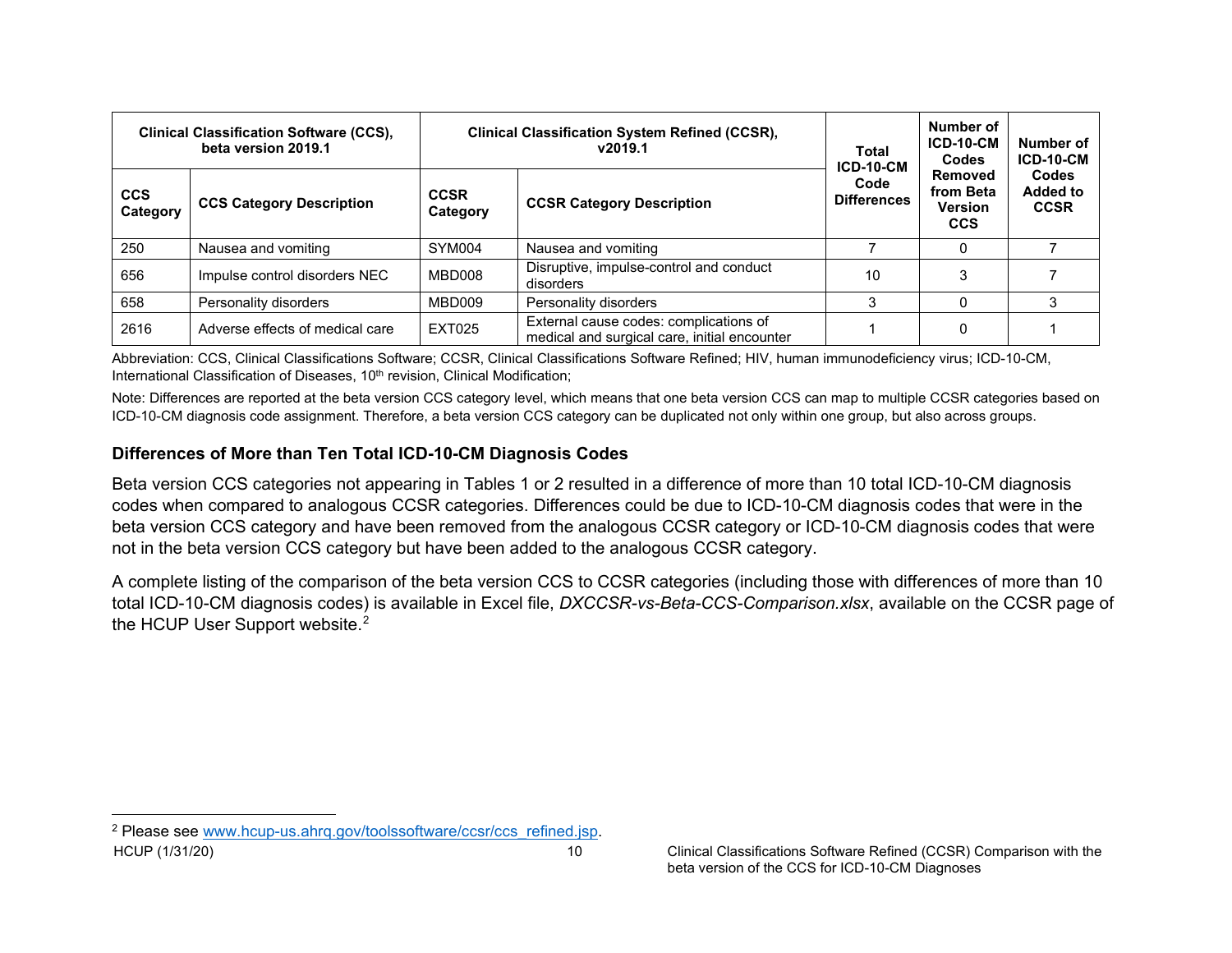# <span id="page-12-1"></span>**Summary of CCSR Mappings for Each CCS Category**

Table 3 presents a summary of how each beta version CCS category maps to the CCSR categories for ICD-10-CM diagnoses. The table summarizes how many CCSR categories include the ICD-10-CM codes in each beta version CCS category. It also lists the specific CCSR category (or categories) where most of the ICD-10-CM codes from the beta version CCS category are now assigned. Details on the number of codes overlapping from a CCS to CCSR category are also available in the Excel file, *DXCCSR-vs-Beta-CCS-Comparison.xlsx*, available on the CCSR page of the HCUP User Support website.[3](#page-12-1)

<span id="page-12-0"></span>

| <b>Beta</b><br><b>Version</b><br><b>CCS</b><br>Category | <b>CCS Category Description,</b><br>beta version 2019.1   | How many CCSR categories<br>(v2019.1) do the ICD-10-CM<br>codes in the CCS category<br>map to? | What CCSR category (v2019.1) includes most of the<br>ICD-10-CM codes in the CCS category?  |
|---------------------------------------------------------|-----------------------------------------------------------|------------------------------------------------------------------------------------------------|--------------------------------------------------------------------------------------------|
|                                                         | <b>Tuberculosis</b>                                       | 31                                                                                             | <b>INF001 - Tuberculosis</b>                                                               |
| $\overline{2}$                                          | Septicemia (except in labor)                              | 7                                                                                              | INF002 - Septicemia                                                                        |
| 3                                                       | Bacterial infection; unspecified site                     | 14                                                                                             | INF003 - Bacterial infections                                                              |
| $\overline{4}$                                          | <b>Mycoses</b>                                            | 14                                                                                             | INF004 - Fungal infections                                                                 |
| 5                                                       | HIV infection                                             | $\overline{2}$                                                                                 | INF006 - HIV infection                                                                     |
| 6                                                       | <b>Hepatitis</b>                                          | 8                                                                                              | INF007 - Hepatitis<br>INF008 - Fungal infections                                           |
| $\overline{7}$                                          | Viral infection                                           | 16                                                                                             | INF008 - Viral infection                                                                   |
| 8                                                       | Other infections; including parasitic                     | 19                                                                                             | INF009 - Parasitic, other and unspecified infections                                       |
| 9                                                       | Sexually transmitted infections (not HIV or<br>hepatitis) | 33                                                                                             | INF010 - Sexually transmitted infections (excluding HIV and<br>hepatitis)                  |
| 10                                                      | Immunizations and screening for infectious<br>disease     | 4                                                                                              | FAC016 - Exposure, encounters, screening or contact with<br>infectious disease             |
| 11                                                      | Cancer of head and neck                                   | 10                                                                                             | NEO002 - Head and neck cancers - lip and oral cavity                                       |
| 12                                                      | Cancer of esophagus                                       | $\overline{c}$                                                                                 | NEO012 - Gastrointestinal cancers - esophagus                                              |
| 13                                                      | Cancer of stomach                                         | 4                                                                                              | NEO013 - Gastrointestinal cancers - stomach                                                |
| 14                                                      | Cancer of colon                                           | 3                                                                                              | NEO015 - Gastrointestinal cancers - colorectal                                             |
| 15                                                      | Cancer of rectum and anus                                 | 5                                                                                              | NEO015 - Gastrointestinal cancers - colorectal<br>NEO016 - Gastrointestinal cancers - anus |
| 16                                                      | Cancer of liver and intrahepatic bile duct                | 3                                                                                              | NEO017 - Gastrointestinal cancers - liver                                                  |
| 17                                                      | Cancer of pancreas                                        |                                                                                                | NEO051 - Endocrine system cancers - pancreas                                               |

|  |  | Table 3. Summary of CCSR Category Mapping for Each Beta Version CCS Category |
|--|--|------------------------------------------------------------------------------|
|  |  |                                                                              |

HCUP (1/31/20) 11 Clinical Classifications Software Refined (CCSR) Comparison with the <sup>3</sup> Please see [www.hcup-us.ahrq.gov/toolssoftware/ccsr/ccs\\_refined.jsp.](http://www.hcup-us.ahrq.gov/toolssoftware/ccsr/ccs_refined.jsp)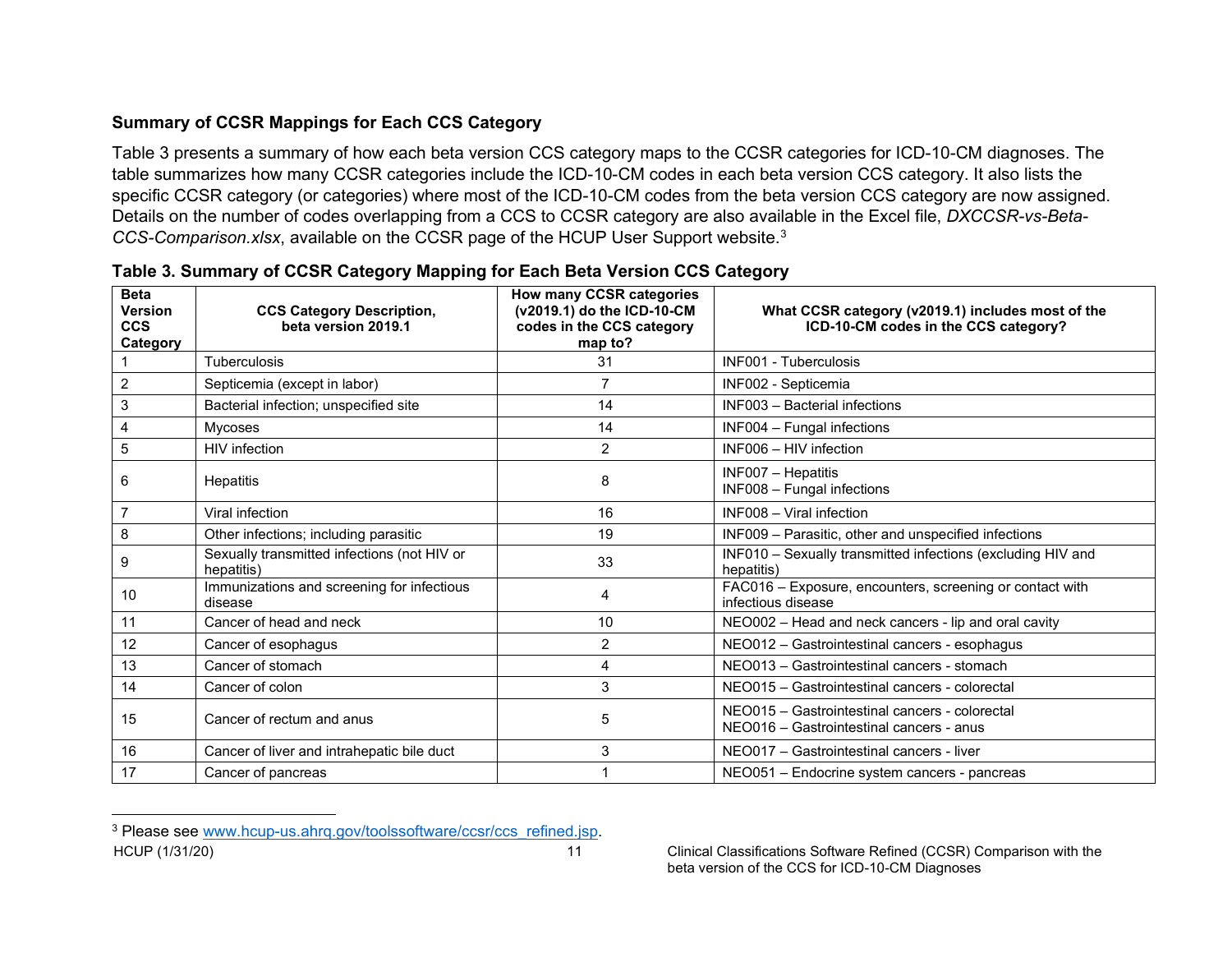| <b>Beta</b><br>Version<br><b>CCS</b><br>Category | <b>CCS Category Description,</b><br>beta version 2019.1 | How many CCSR categories<br>(v2019.1) do the ICD-10-CM<br>codes in the CCS category<br>map to? | What CCSR category (v2019.1) includes most of the<br>ICD-10-CM codes in the CCS category?                                                                   |
|--------------------------------------------------|---------------------------------------------------------|------------------------------------------------------------------------------------------------|-------------------------------------------------------------------------------------------------------------------------------------------------------------|
| 18                                               | Cancer of other GI organs; peritoneum                   | 8                                                                                              | NEO021 - Gastrointestinal cancers - all other types                                                                                                         |
| 19                                               | Cancer of bronchus; lung                                | 3                                                                                              | NEO022 - Respiratory cancers                                                                                                                                |
| 20                                               | Cancer; other respiratory and intrathoracic             | 3                                                                                              | NEO022 - Respiratory cancers                                                                                                                                |
| 21                                               | Cancer of bone and connective tissue                    | $\overline{2}$                                                                                 | NEO023 - Bone cancer                                                                                                                                        |
| 22                                               | Melanomas of skin                                       | $\overline{2}$                                                                                 | NEO025 - Skin cancers - melanoma                                                                                                                            |
| 23                                               | Other non-epithelial cancer of skin                     | 4                                                                                              | NEO028 - Skin cancers - all other types                                                                                                                     |
| 24                                               | Cancer of breast                                        | 3                                                                                              | NEO030 - Breast cancer - all other types                                                                                                                    |
| 25                                               | Cancer of uterus                                        | 3                                                                                              | NEO031 - Female reproductive system cancers - uterus                                                                                                        |
| 26                                               | Cancer of cervix                                        | 3                                                                                              | NEO032 - Female reproductive system cancers - cervix                                                                                                        |
| 27                                               | Cancer of ovary                                         | 2                                                                                              | NEO033 - Female reproductive system cancers - ovary                                                                                                         |
| 28                                               | Cancer of other female genital organs                   | 6                                                                                              | NEO038 - Female reproductive system cancers - all other types                                                                                               |
| 29                                               | Cancer of prostate                                      | $\overline{2}$                                                                                 | NEO039 - Male reproductive system cancers - prostate                                                                                                        |
| 30                                               | Cancer of testis                                        | $\overline{2}$                                                                                 | NEO040 - Male reproductive system cancers - testis                                                                                                          |
| 31                                               | Cancer of other male genital organs                     | 3                                                                                              | NEO042 - Male reproductive system cancers - all other types                                                                                                 |
| 32                                               | Cancer of bladder                                       | $\overline{2}$                                                                                 | NEO043 - Urinary system cancers - bladder                                                                                                                   |
| 33                                               | Cancer of kidney and renal pelvis                       | 4                                                                                              | NEO044 - Urinary system cancers - ureter and renal pelvis<br>NEO045 - Urinary system cancers - kidney                                                       |
| 34                                               | Cancer of other urinary organs                          | 4                                                                                              | NEO044 - Urinary system cancers - ureter and renal pelvis<br>NEO046 - Urinary system cancers - urethra<br>NEO047 - Urinary system cancers - all other types |
| 35                                               | Cancer of brain and nervous system                      | 3                                                                                              | NEO049 - Nervous system cancers - all other types                                                                                                           |
| 36                                               | Cancer of thyroid                                       | 3                                                                                              | NEO050 - Endocrine system cancers - thyroid                                                                                                                 |
| 37                                               | Hodgkin's disease                                       | 2                                                                                              | NEO057 - Hodgkin lymphoma                                                                                                                                   |
| 38                                               | Non-Hodgkin's lymphoma                                  | 3                                                                                              | NEO058 - Non-Hodgkin lymphoma                                                                                                                               |
| 39                                               | Leukemias                                               | 9                                                                                              | NEO064 - Leukemia - all other types                                                                                                                         |
| 40                                               | Multiple myeloma                                        | $\mathbf{1}$                                                                                   | NEO065 - Multiple myeloma                                                                                                                                   |
| 41                                               | Cancer; other and unspecified primary                   | 14                                                                                             | NEO001 - Head and neck cancers - eye                                                                                                                        |
| 42                                               | Secondary malignancies                                  | 5                                                                                              | NEO070 - Secondary malignancies                                                                                                                             |
| 43                                               | Malignant neoplasm without specification of<br>site     | 3                                                                                              | NEO066 - Malignant neuroendocrine tumors                                                                                                                    |

HCUP (1/31/20) 12 Clinical Classifications Software Refined (CCSR) Comparison with the beta version of the CCS for ICD-10-CM Diagnoses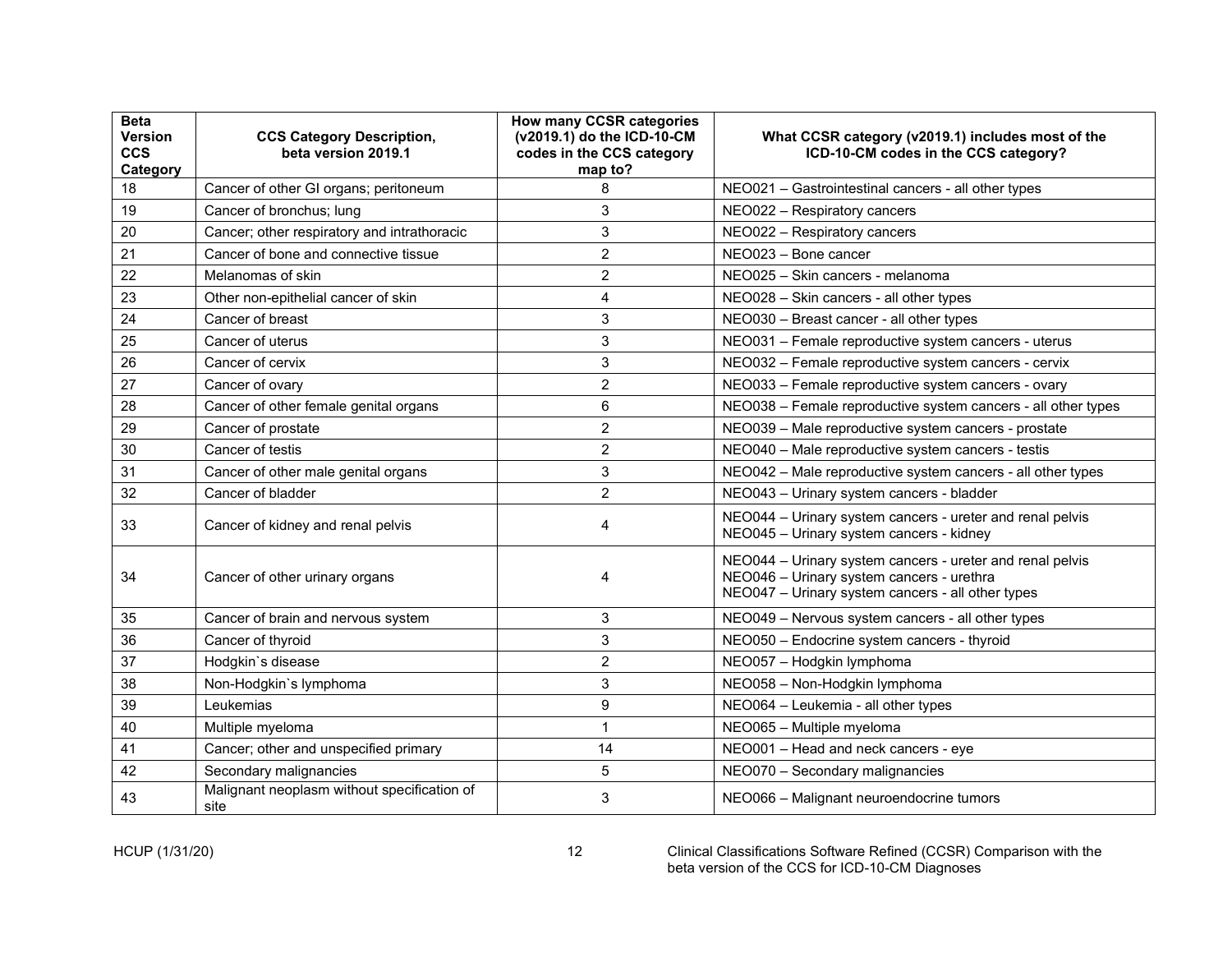| <b>Beta</b><br><b>Version</b><br><b>CCS</b><br>Category | <b>CCS Category Description,</b><br>beta version 2019.1                              | How many CCSR categories<br>(v2019.1) do the ICD-10-CM<br>codes in the CCS category<br>map to? | What CCSR category (v2019.1) includes most of the<br>ICD-10-CM codes in the CCS category?       |
|---------------------------------------------------------|--------------------------------------------------------------------------------------|------------------------------------------------------------------------------------------------|-------------------------------------------------------------------------------------------------|
| 44                                                      | Neoplasms of unspecified nature or uncertain<br>behavior                             | $\overline{2}$                                                                                 | NEO072 - Neoplasms of unspecified nature or uncertain behavior                                  |
| 45                                                      | Maintenance chemotherapy; radiotherapy                                               | 1                                                                                              | FAC006 - Encounter for antineoplastic therapies                                                 |
| 46                                                      | Benign neoplasm of uterus                                                            | 1                                                                                              | NEO073 - Benign neoplasms                                                                       |
| 47                                                      | Other and unspecified benign neoplasm                                                | 3                                                                                              | NEO073 - Benign neoplasms                                                                       |
| 48                                                      | Thyroid disorders                                                                    | 3                                                                                              | END001 - Thyroid disorders                                                                      |
| 49                                                      | Diabetes mellitus without complication                                               | $\overline{7}$                                                                                 | END002 - Diabetes mellitus without complication<br>SYM017 - Abnormal findings without diagnosis |
| 50                                                      | Diabetes mellitus with complications                                                 | 18                                                                                             | END003 - Diabetes mellitus with complication                                                    |
| 51                                                      | Other endocrine disorders                                                            | 6                                                                                              | END015 - Other specified and unspecified endocrine disorders                                    |
| 52                                                      | Nutritional deficiencies                                                             | 9                                                                                              | END007 - Nutritional deficiencies                                                               |
| 53                                                      | Disorders of lipid metabolism                                                        | 1                                                                                              | END010 - Disorders of lipid metabolism                                                          |
| 54                                                      | Gout and other crystal arthropathies                                                 | 3                                                                                              | MUS033 - Gout                                                                                   |
| 55                                                      | Fluid and electrolyte disorders                                                      | 1                                                                                              | END011 - Fluid and electrolyte disorders                                                        |
| 56                                                      | Cystic fibrosis                                                                      | 1                                                                                              | END012 - Cystic fibrosis                                                                        |
| 57                                                      | Immunity disorders                                                                   | 3                                                                                              | BLD008 - Immunity disorders                                                                     |
| 58                                                      | Other nutritional; endocrine; and metabolic<br>disorders                             | 9                                                                                              | END016 - Other specified and unspecified nutritional and metabolic<br>disorders                 |
| 59                                                      | Deficiency and other anemia                                                          | 8                                                                                              | BLD001 - Nutritional anemia<br>BLD002 - Hemolytic anemia<br>BLD003 - Aplastic anemia            |
| 60                                                      | Acute posthemorrhagic anemia                                                         | 1                                                                                              | BLD004 - Acute posthemorrhagic anemia                                                           |
| 61                                                      | Sickle cell anemia                                                                   | 1                                                                                              | BLD005 - Sickle cell trait/anemia                                                               |
| 62                                                      | Coagulation and hemorrhagic disorders                                                | 3                                                                                              | BLD006 - Coagulation and hemorrhagic disorders                                                  |
| 63                                                      | Diseases of white blood cells                                                        | 3                                                                                              | BLD007 - Diseases of white blood cells                                                          |
| 64                                                      | Other hematologic conditions                                                         | 3                                                                                              | BLD010 - Other specified and unspecified hematologic conditions                                 |
| 76                                                      | Meningitis (except that caused by<br>tuberculosis or sexually transmitted disease)   | 6                                                                                              | NVS001 - Meningitis                                                                             |
| 77                                                      | Encephalitis (except that caused by<br>tuberculosis or sexually transmitted disease) | 9                                                                                              | NVS002 - Encephalitis                                                                           |
| 78                                                      | Other CNS infection and poliomyelitis                                                | 8                                                                                              | NVS003 - Other specified CNS infection and poliomyelitis<br>INF008 - Viral infection            |

HCUP (1/31/20) 13 Clinical Classifications Software Refined (CCSR) Comparison with the beta version of the CCS for ICD-10-CM Diagnoses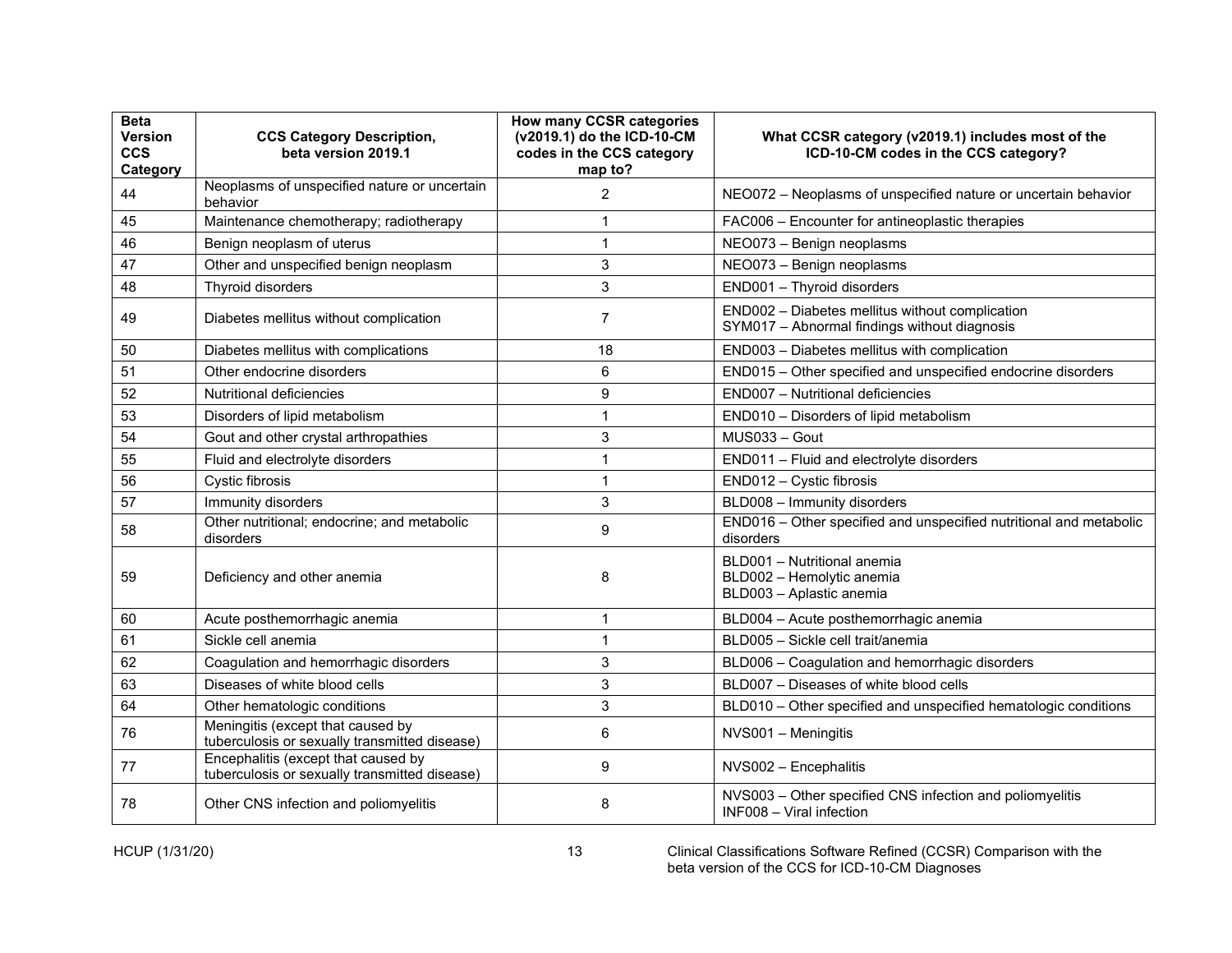| <b>Beta</b><br><b>Version</b><br><b>CCS</b><br>Category | <b>CCS Category Description,</b><br>beta version 2019.1                                                                  | How many CCSR categories<br>(v2019.1) do the ICD-10-CM<br>codes in the CCS category<br>map to? | What CCSR category (v2019.1) includes most of the<br>ICD-10-CM codes in the CCS category?                                                 |
|---------------------------------------------------------|--------------------------------------------------------------------------------------------------------------------------|------------------------------------------------------------------------------------------------|-------------------------------------------------------------------------------------------------------------------------------------------|
| 79                                                      | Parkinson's disease                                                                                                      |                                                                                                | NVS004 - Parkinson's disease                                                                                                              |
| 80                                                      | Multiple sclerosis                                                                                                       | 1                                                                                              | NVS005 - Multiple sclerosis                                                                                                               |
| 81                                                      | Other hereditary and degenerative nervous<br>system conditions                                                           | 8                                                                                              | NVS006 - Other specified hereditary and degenerative nervous<br>system conditions                                                         |
| 82                                                      | Paralysis                                                                                                                | 3                                                                                              | NVS008 - Paralysis (other than cerebral palsy)                                                                                            |
| 83                                                      | Epilepsy; convulsions                                                                                                    | 1                                                                                              | NVS009 - Epilepsy; convulsions                                                                                                            |
| 84                                                      | Headache; including migraine                                                                                             | 5                                                                                              | NVS010 - Headache; including migraine                                                                                                     |
| 85                                                      | Coma; stupor; and brain damage                                                                                           | $\overline{2}$                                                                                 | SYM010 - Nervous system signs and symptoms                                                                                                |
| 86                                                      | Cataract                                                                                                                 | 3                                                                                              | EYE002 - Cataract and other lens disorders                                                                                                |
| 87                                                      | Retinal detachments; defects; vascular<br>occlusion; and retinopathy                                                     | 3                                                                                              | EYE005 - Retinal and vitreous conditions                                                                                                  |
| 88                                                      | Glaucoma                                                                                                                 | $\overline{2}$                                                                                 | EYE003 - Glaucoma                                                                                                                         |
| 89                                                      | Blindness and vision defects                                                                                             | 5                                                                                              | EYE010 - Blindness and vision defects                                                                                                     |
| 90                                                      | Inflammation; infection of eye (except that<br>caused by tuberculosis or sexually<br>transmitted disease)                | 15                                                                                             | EYE001 - Cornea and external disease                                                                                                      |
| 91                                                      | Other eye disorders                                                                                                      | 12                                                                                             | EYE001 - Cornea and external disease<br>EYE008 - Oculofacial plastics and orbital conditions                                              |
| 92                                                      | Otitis media and related conditions                                                                                      | 6                                                                                              | EAR002 - Diseases of middle ear and mastoid (except otitis media)                                                                         |
| 93                                                      | Conditions associated with dizziness or<br>vertigo                                                                       | 2                                                                                              | EAR003 – Diseases of inner ear and related conditions                                                                                     |
| 94                                                      | Other ear and sense organ disorders                                                                                      | $\overline{7}$                                                                                 | EAR006 - Other specified and unspecified disorders of the ear                                                                             |
| 95                                                      | Other nervous system disorders                                                                                           | 18                                                                                             | NVS017 - Nerve and nerve root disorders                                                                                                   |
| 96                                                      | Heart valve disorders                                                                                                    | 4                                                                                              | CIR001 – Chronic rheumatic heart disease<br>CIR003 - Nonrheumatic and unspecified valve disorders                                         |
| 97                                                      | Peri-; endo-; and myocarditis;<br>cardiomyopathy (except that caused by<br>tuberculosis or sexually transmitted disease) | 12                                                                                             | CIR004 – Endocarditis and endocardial disease<br>CIR005 - Myocarditis and cardiomyopathy<br>CIR006 - Pericarditis and pericardial disease |
| 98                                                      | <b>Essential hypertension</b>                                                                                            | $\mathbf 1$                                                                                    | CIR007 - Essential hypertension                                                                                                           |
| 99                                                      | Hypertension with complications and<br>secondary hypertension                                                            | 5                                                                                              | CIR008 - Hypertension with complications and secondary<br>hypertension                                                                    |
| 100                                                     | Acute myocardial infarction                                                                                              | 1                                                                                              | CIR009 - Acute myocardial infarction                                                                                                      |

HCUP (1/31/20) 14 Clinical Classifications Software Refined (CCSR) Comparison with the beta version of the CCS for ICD-10-CM Diagnoses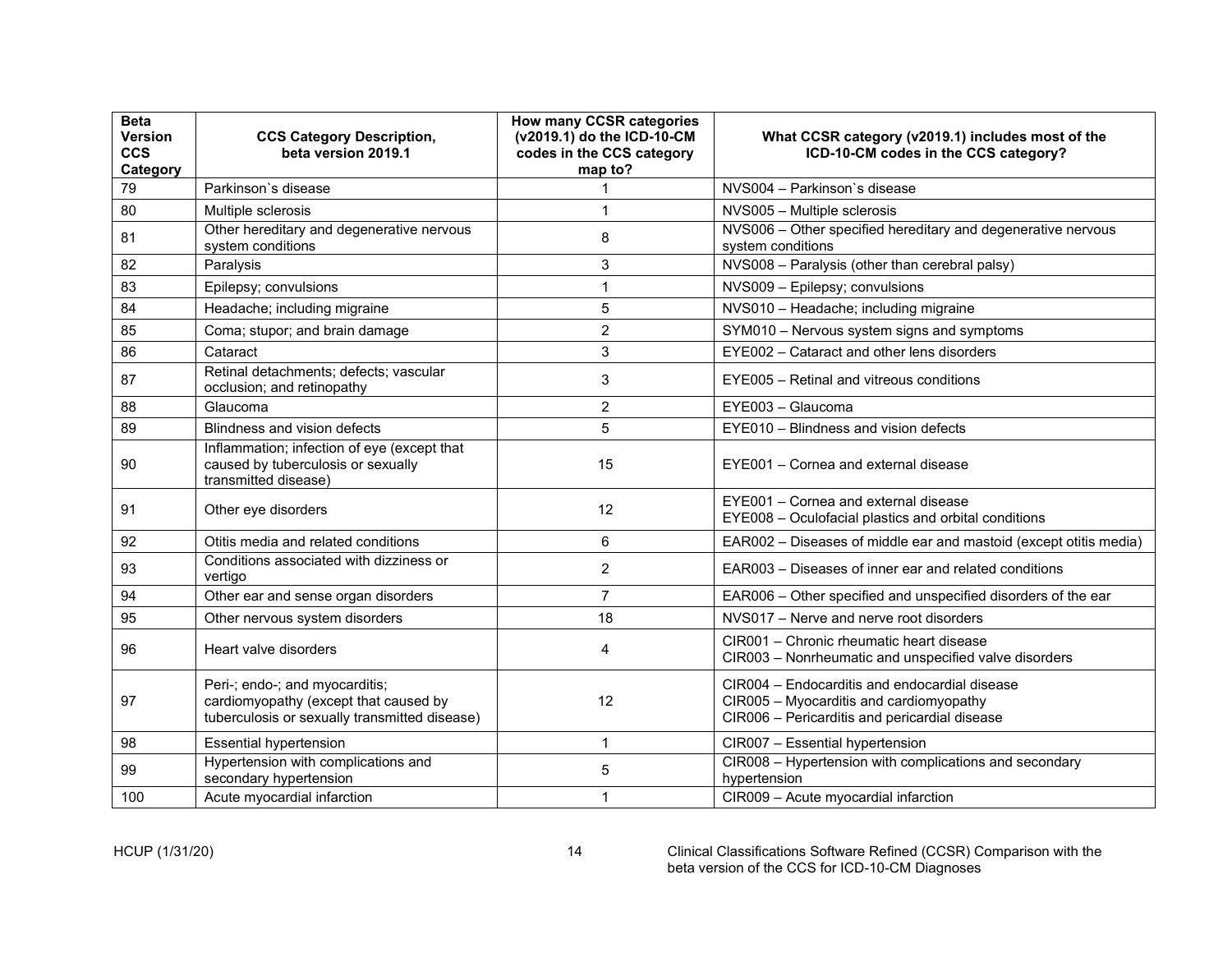| <b>Beta</b><br>Version<br><b>CCS</b><br>Category | <b>CCS Category Description,</b><br>beta version 2019.1                           | How many CCSR categories<br>(v2019.1) do the ICD-10-CM<br>codes in the CCS category<br>map to? | What CCSR category (v2019.1) includes most of the<br>ICD-10-CM codes in the CCS category?                                               |
|--------------------------------------------------|-----------------------------------------------------------------------------------|------------------------------------------------------------------------------------------------|-----------------------------------------------------------------------------------------------------------------------------------------|
| 101                                              | Coronary atherosclerosis and other heart<br>disease                               | 4                                                                                              | CIR011 - Coronary atherosclerosis and other heart disease                                                                               |
| 102                                              | Nonspecific chest pain                                                            | $\overline{2}$                                                                                 | CIR012 - Nonspecific chest pain                                                                                                         |
| 103                                              | Pulmonary heart disease                                                           | 3                                                                                              | CIR014 - Pulmonary heart disease                                                                                                        |
| 104                                              | Other and ill-defined heart disease                                               | 3                                                                                              | CIR015 - Other and ill-defined heart disease                                                                                            |
| 105                                              | Conduction disorders                                                              | $\overline{2}$                                                                                 | CIR016 - Conduction disorders                                                                                                           |
| 106                                              | Cardiac dysrhythmias                                                              | $\overline{2}$                                                                                 | CIR017 - Cardiac dysrhythmias                                                                                                           |
| 107                                              | Cardiac arrest and ventricular fibrillation                                       | 1                                                                                              | CIR018 - Cardiac arrest and ventricular fibrillation                                                                                    |
| 108                                              | Congestive heart failure; nonhypertensive                                         | $\overline{2}$                                                                                 | CIR019 - Heart failure                                                                                                                  |
| 109                                              | Acute cerebrovascular disease                                                     | 4                                                                                              | CIR020 - Cerebral infarction                                                                                                            |
| 110                                              | Occlusion or stenosis of precerebral arteries                                     | 1                                                                                              | CIR023 - Occlusion or stenosis of precerebral or cerebral arteries<br>without infarction                                                |
| 111                                              | Other and ill-defined cerebrovascular disease                                     | 2                                                                                              | CIR024 - Other and ill-defined cerebrovascular disease                                                                                  |
| 112                                              | Transient cerebral ischemia                                                       | 3                                                                                              | NVS012 - Transient cerebral ischemia                                                                                                    |
| 113                                              | Late effects of cerebrovascular disease                                           | $\overline{2}$                                                                                 | CIR022 - Sequela of hemorrhagic cerebrovascular disease<br>CIR025 - Sequela of cerebral infarction and other cerebrovascular<br>disease |
| 114                                              | Peripheral and visceral atherosclerosis                                           | $\overline{2}$                                                                                 | CIR026 - Peripheral and visceral vascular disease                                                                                       |
| 115                                              | Aortic; peripheral; and visceral artery<br>aneurysms                              | 3                                                                                              | CIR027 - Arterial dissections<br>CIR029 - Aortic; peripheral; and visceral artery aneurysms                                             |
| 116                                              | Aortic and peripheral arterial embolism or<br>thrombosis                          | 1                                                                                              | CIR030 - Aortic and peripheral arterial embolism or thrombosis                                                                          |
| 117                                              | Other circulatory disease                                                         | 9                                                                                              | CIR032 - Other specified and unspecified circulatory disease                                                                            |
| 118                                              | Phlebitis; thrombophlebitis and<br>thromboembolism                                | 3                                                                                              | CIR033 - Acute phlebitis; thrombophlebitis and thromboembolism<br>CIR034 - Chronic phlebitis; thrombophlebitis and thromboembolism      |
| 119                                              | Varicose veins of lower extremity                                                 | 1                                                                                              | CIR035 - Varicose veins of lower extremity                                                                                              |
| 120                                              | Hemorrhoids                                                                       | 1                                                                                              | DIG014 - Hemorrhoids                                                                                                                    |
| 121                                              | Other diseases of veins and lymphatics                                            | $\overline{2}$                                                                                 | CIR036 - Postthrombotic syndrome and venous<br>insufficiency/hypertension                                                               |
| 122                                              | Pneumonia (except that caused by<br>tuberculosis or sexually transmitted disease) | 6                                                                                              | RSP002 - Pneumonia (except that caused by tuberculosis)                                                                                 |
| 123                                              | Influenza                                                                         | 5                                                                                              | RSP003 - Influenza                                                                                                                      |
| 124                                              | Acute and chronic tonsillitis                                                     | 1                                                                                              | RSP004 - Acute and chronic tonsillitis                                                                                                  |

HCUP (1/31/20) 15 Clinical Classifications Software Refined (CCSR) Comparison with the beta version of the CCS for ICD-10-CM Diagnoses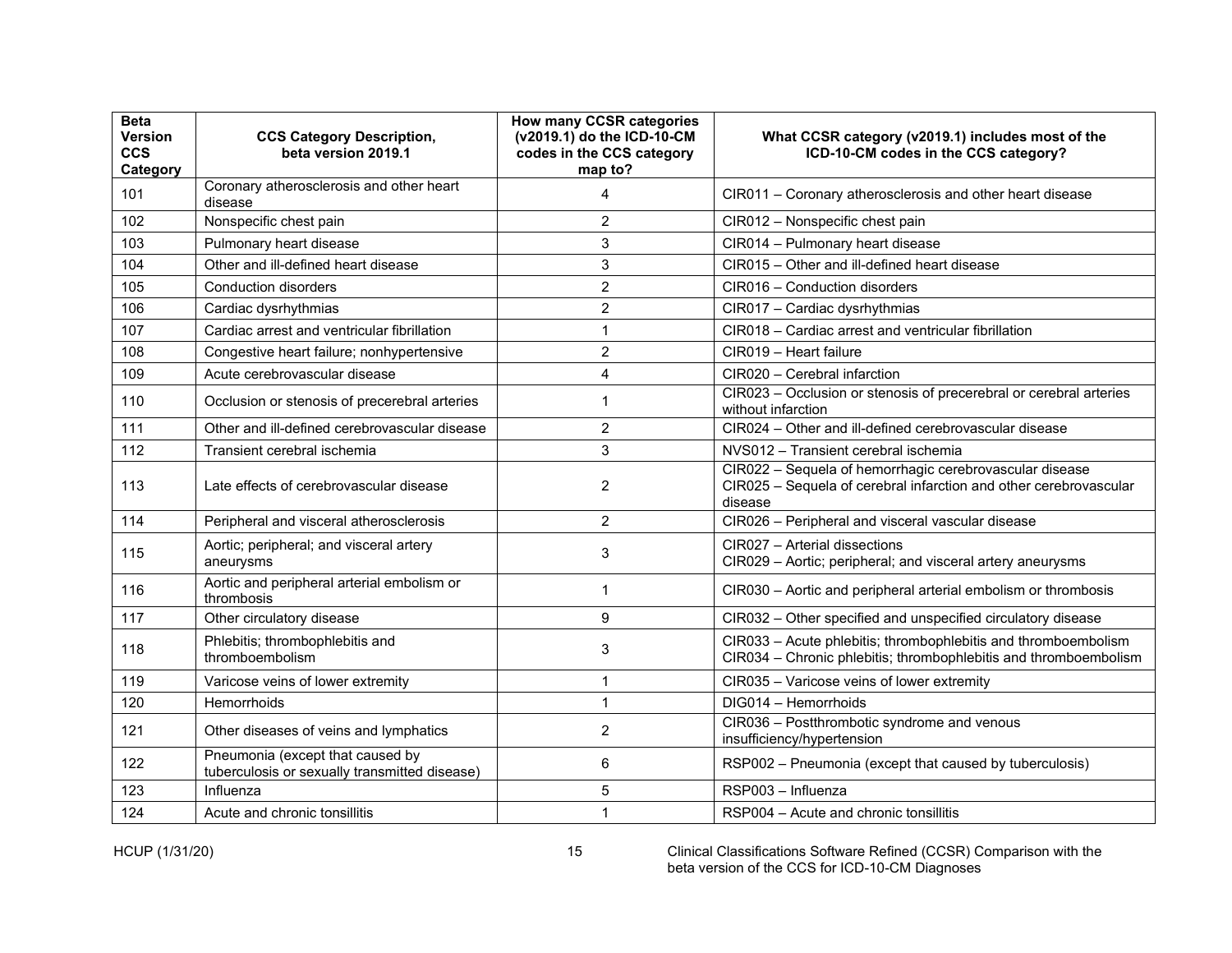| <b>Beta</b><br>Version<br><b>CCS</b><br>Category | <b>CCS Category Description,</b><br>beta version 2019.1     | How many CCSR categories<br>(v2019.1) do the ICD-10-CM<br>codes in the CCS category<br>map to? | What CCSR category (v2019.1) includes most of the<br>ICD-10-CM codes in the CCS category? |
|--------------------------------------------------|-------------------------------------------------------------|------------------------------------------------------------------------------------------------|-------------------------------------------------------------------------------------------|
| 125                                              | Acute bronchitis                                            | 3                                                                                              | RSP005 - Acute bronchitis                                                                 |
| 126                                              | Other upper respiratory infections                          | 5                                                                                              | RSP001 - Sinusitis<br>RSP006 - Other specified upper respiratory infections               |
| 127                                              | Chronic obstructive pulmonary disease and<br>bronchiectasis | 2                                                                                              | RSP008 - Chronic obstructive pulmonary disease and<br>bronchiectasis                      |
| 128                                              | Asthma                                                      | 1                                                                                              | RSP009 - Asthma                                                                           |
| 129                                              | Aspiration pneumonitis; food/vomitus                        | $\mathbf 1$                                                                                    | RSP010 - Aspiration pneumonitis                                                           |
| 130                                              | Pleurisy; pneumothorax; pulmonary collapse                  | $\overline{2}$                                                                                 | RSP011 - Pleurisy, pleural effusion and pulmonary collapse                                |
| 131                                              | Respiratory failure; insufficiency; arrest<br>(adult)       | 3                                                                                              | RSP012 - Respiratory failure; insufficiency; arrest                                       |
| 132                                              | Lung disease due to external agents                         | 3                                                                                              | RSP013 - Lung disease due to external agents                                              |
| 133                                              | Other lower respiratory disease                             | 8                                                                                              | RSP016 - Other specified and unspecified lower respiratory disease                        |
| 134                                              | Other upper respiratory disease                             | 10                                                                                             | RSP007 - Other specified and unspecified upper respiratory<br>disease                     |
| 135                                              | Intestinal infection                                        | $\overline{7}$                                                                                 | DIG001 - Intestinal infection                                                             |
| 136                                              | Disorders of teeth and jaw                                  | 8                                                                                              | DIG002 - Disorders of teeth and gingiva                                                   |
| 137                                              | Diseases of mouth; excluding dental                         | $\overline{2}$                                                                                 | DIG003 - Diseases of mouth; excluding dental                                              |
| 138                                              | Esophageal disorders                                        | 4                                                                                              | DIG004 - Esophageal disorders                                                             |
| 139                                              | Gastroduodenal ulcer (except hemorrhage)                    | 3                                                                                              | DIG005 - Gastroduodenal ulcer                                                             |
| 140                                              | Gastritis and duodenitis                                    | $\overline{c}$                                                                                 | DIG007 - Gastritis and duodenitis                                                         |
| 141                                              | Other disorders of stomach and duodenum                     | 4                                                                                              | DIG008 - Other specified and unspecified disorders of stomach and<br>duodenum             |
| 142                                              | Appendicitis and other appendiceal<br>conditions            | $\overline{2}$                                                                                 | DIG009 - Appendicitis and other appendiceal conditions                                    |
| 143                                              | Abdominal hernia                                            | 3                                                                                              | DIG010 - Abdominal hernia                                                                 |
| 144                                              | Regional enteritis and ulcerative colitis                   | 4                                                                                              | DIG011 - Regional enteritis and ulcerative colitis                                        |
| 145                                              | Intestinal obstruction without hernia                       | $\overline{2}$                                                                                 | DIG012 - Intestinal obstruction and ileus                                                 |
| 146                                              | Diverticulosis and diverticulitis                           | 4                                                                                              | DIG013 - Diverticulosis and diverticulitis                                                |
| 147                                              | Anal and rectal conditions                                  | $\overline{2}$                                                                                 | DIG015 - Anal and rectal conditions                                                       |
| 148                                              | Peritonitis and intestinal abscess                          | $\overline{2}$                                                                                 | DIG016 – Peritonitis and intra-abdominal abscess                                          |
| 149                                              | Biliary tract disease                                       | 3                                                                                              | DIG017 - Biliary tract disease                                                            |
| 151                                              | Other liver diseases                                        | 9                                                                                              | DIG019 - Other specified and unspecified liver disease                                    |

HCUP (1/31/20) 16 Clinical Classifications Software Refined (CCSR) Comparison with the beta version of the CCS for ICD-10-CM Diagnoses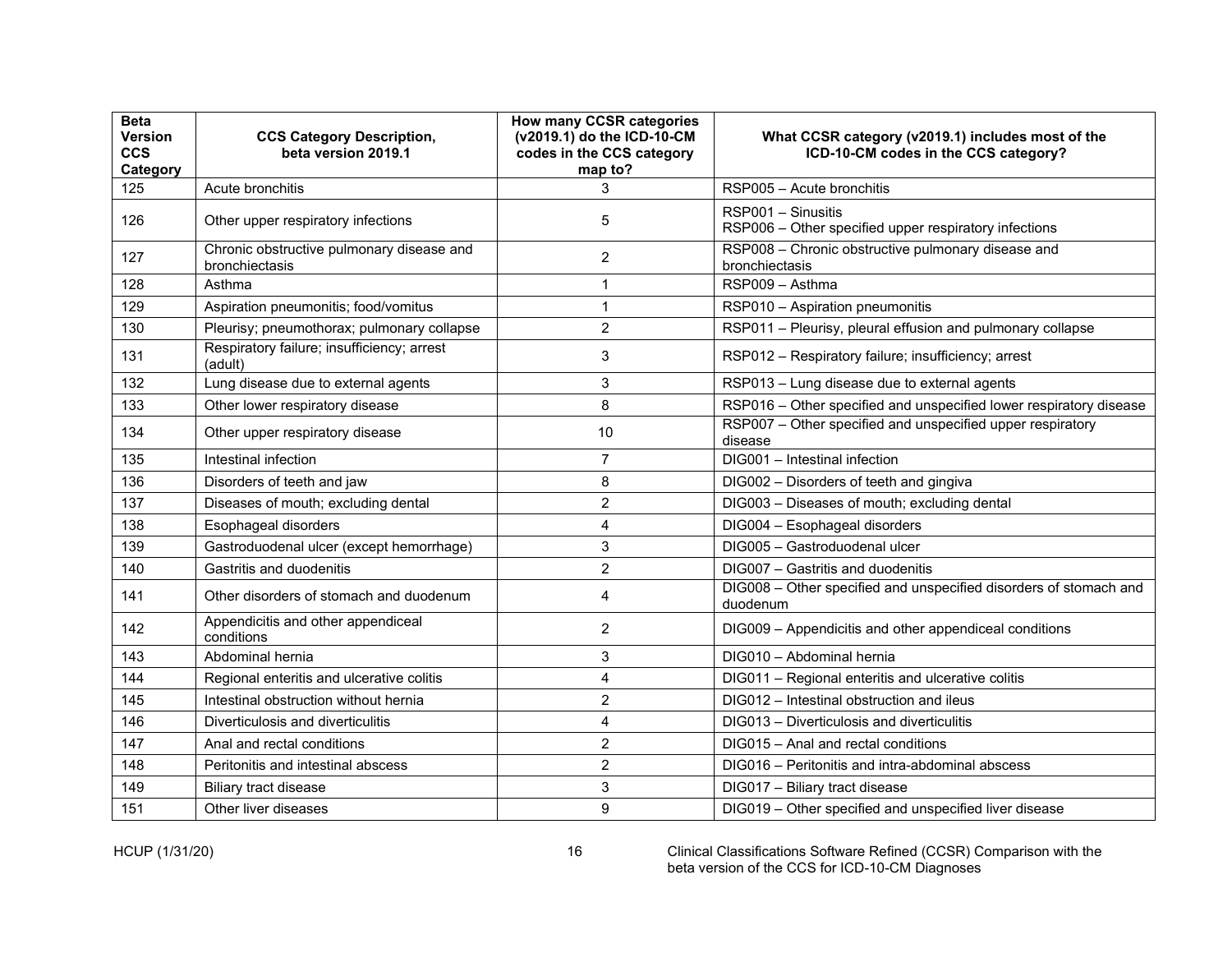| <b>Beta</b><br>Version<br><b>CCS</b><br>Category | <b>CCS Category Description,</b><br>beta version 2019.1 | How many CCSR categories<br>(v2019.1) do the ICD-10-CM<br>codes in the CCS category<br>map to? | What CCSR category (v2019.1) includes most of the<br>ICD-10-CM codes in the CCS category?                                                        |
|--------------------------------------------------|---------------------------------------------------------|------------------------------------------------------------------------------------------------|--------------------------------------------------------------------------------------------------------------------------------------------------|
| 152                                              | Pancreatic disorders (not diabetes)                     | $\overline{2}$                                                                                 | DIG020 - Pancreatic disorders (excluding diabetes)                                                                                               |
| 153                                              | Gastrointestinal hemorrhage                             | 2                                                                                              | DIG021 - Gastrointestinal hemorrhage                                                                                                             |
| 154                                              | Noninfectious gastroenteritis                           | $\mathbf{1}$                                                                                   | DIG022 - Noninfectious gastroenteritis                                                                                                           |
| 155                                              | Other gastrointestinal disorders                        | 15                                                                                             | DIG025 - Other specified and unspecified gastrointestinal disorders<br>SYM006 - Abdominal pain and other digestive/abdomen signs and<br>symptoms |
| 156                                              | Nephritis; nephrosis; renal sclerosis                   | 6                                                                                              | GEN001 - Nephritis; nephrosis; renal sclerosis                                                                                                   |
| 157                                              | Acute and unspecified renal failure                     | 1                                                                                              | GEN002 - Acute and unspecified renal failure                                                                                                     |
| 158                                              | Chronic kidney disease                                  | 5                                                                                              | GEN003 - Chronic kidney disease                                                                                                                  |
| 159                                              | Urinary tract infections                                | 4                                                                                              | GEN004 - Urinary tract infections                                                                                                                |
| 160                                              | Calculus of urinary tract                               | 3                                                                                              | GEN005 - Calculus of urinary tract                                                                                                               |
| 161                                              | Other diseases of kidney and ureters                    | 6                                                                                              | GEN006 - Other specified and unspecified diseases of kidney and<br>ureters                                                                       |
| 162                                              | Other diseases of bladder and urethra                   | $\mathbf 1$                                                                                    | GEN007 - Other specified and unspecified diseases of bladder and<br>urethra                                                                      |
| 163                                              | Genitourinary symptoms and ill-defined<br>conditions    | 11                                                                                             | SYM011 - Genitourinary signs and symptoms                                                                                                        |
| 164                                              | Hyperplasia of prostate                                 | $\mathbf{1}$                                                                                   | GEN012 - Hyperplasia of prostate                                                                                                                 |
| 165                                              | Inflammatory conditions of male genital<br>organs       | 3                                                                                              | GEN013 - Inflammatory conditions of male genital organs                                                                                          |
| 166                                              | Other male genital disorders                            | $\overline{7}$                                                                                 | GEN016 - Other specified male genital disorders                                                                                                  |
| 167                                              | Nonmalignant breast conditions                          | $\overline{2}$                                                                                 | GEN017 - Nonmalignant breast conditions                                                                                                          |
| 168                                              | Inflammatory diseases of female pelvic<br>organs        | 1                                                                                              | GEN018 - Inflammatory diseases of female pelvic organs                                                                                           |
| 169                                              | Endometriosis                                           | $\overline{2}$                                                                                 | GEN019 - Endometriosis                                                                                                                           |
| 170                                              | Prolapse of female genital organs                       | 1                                                                                              | GEN020 - Prolapse of female genital organs                                                                                                       |
| 171                                              | <b>Menstrual disorders</b>                              | 1                                                                                              | GEN021 - Menstrual disorders                                                                                                                     |
| 172                                              | Ovarian cyst                                            | 1                                                                                              | GEN022 - Benign ovarian cyst                                                                                                                     |
| 173                                              | Menopausal disorders                                    | 4                                                                                              | GEN023 - Menopausal disorders                                                                                                                    |
| 174                                              | Female infertility                                      | 1                                                                                              | GEN024 - Female infertility                                                                                                                      |
| 175                                              | Other female genital disorders                          | 3                                                                                              | GEN025 - Other specified female genital disorders                                                                                                |
| 176                                              | Contraceptive and procreative management                | $\overline{2}$                                                                                 | FAC013 - Contraceptive and procreative management                                                                                                |
| 177                                              | Spontaneous abortion                                    | 4                                                                                              | PRG003 - Spontaneous abortion and complications of spontaneous<br>abortion                                                                       |
| HCUP (1/31/20)                                   |                                                         | 17                                                                                             | Clinical Classifications Software Refined (CCSR) Comparison with the                                                                             |

beta version of the CCS for ICD-10-CM Diagnoses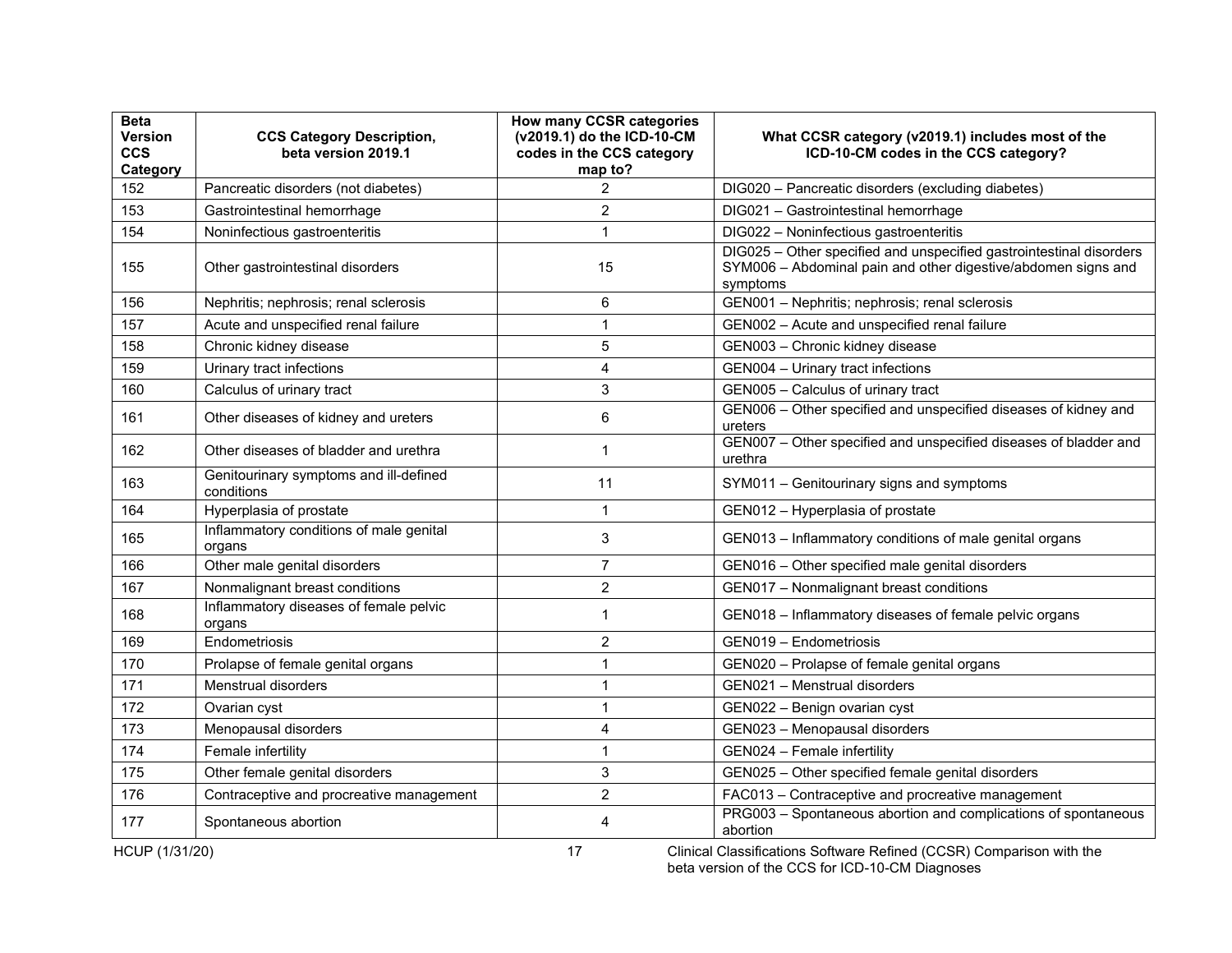| <b>Beta</b><br>Version<br><b>CCS</b><br>Category | <b>CCS Category Description,</b><br>beta version 2019.1                                            | How many CCSR categories<br>(v2019.1) do the ICD-10-CM<br>codes in the CCS category<br>map to? | What CCSR category (v2019.1) includes most of the<br>ICD-10-CM codes in the CCS category?                                                                                                           |
|--------------------------------------------------|----------------------------------------------------------------------------------------------------|------------------------------------------------------------------------------------------------|-----------------------------------------------------------------------------------------------------------------------------------------------------------------------------------------------------|
| 178                                              | Induced abortion                                                                                   | 4                                                                                              | PRG004 - Induced abortion and complications of termination of<br>pregnancy                                                                                                                          |
| 179                                              | Postabortion complications                                                                         | 4                                                                                              | PRG007 - Complications following ectopic and/or molar pregnancy                                                                                                                                     |
| 180                                              | Ectopic pregnancy                                                                                  | 1                                                                                              | PRG005 - Ectopic pregnancy and complications of ectopic<br>pregnancy                                                                                                                                |
| 181                                              | Other complications of pregnancy                                                                   | 46                                                                                             | PRG013 - Maternal care related to fetal conditions<br>PRG028 - Other specified complications in pregnancy                                                                                           |
| 182                                              | Hemorrhage during pregnancy; abruptio<br>placenta; placenta previa                                 | 4                                                                                              | PRG009 - Early, first or unspecified trimester hemorrhage<br>PRG010 - Hemorrhage after first trimester<br>PRG018 - Maternal care related to disorders of the placenta and<br>placental implantation |
| 183                                              | Hypertension complicating pregnancy;<br>childbirth and the puerperium                              | 5                                                                                              | PRG020 - Hypertension and hypertensive-related conditions<br>complicating pregnancy; childbirth; and the puerperium                                                                                 |
| 184                                              | Early or threatened labor                                                                          | $\overline{2}$                                                                                 | PRG011 - Early or threatened labor                                                                                                                                                                  |
| 185                                              | Prolonged pregnancy                                                                                | 1                                                                                              | PRG022 - Prolonged pregnancy                                                                                                                                                                        |
| 186                                              | Diabetes or abnormal glucose tolerance<br>complicating pregnancy; childbirth; or the<br>puerperium | 7                                                                                              | END002 - Diabetes mellitus without complication<br>PRG019 - Diabetes or abnormal glucose tolerance complicating<br>pregnancy; childbirth; or the puerperium                                         |
| 187                                              | Malposition; malpresentation                                                                       | 1                                                                                              | PRG024 - Malposition, disproportion or other labor complications                                                                                                                                    |
| 188                                              | Fetopelvic disproportion; obstruction                                                              | $\overline{2}$                                                                                 | PRG024 - Malposition, disproportion or other labor complications                                                                                                                                    |
| 189                                              | <b>Previous C-section</b>                                                                          | 1                                                                                              | PRG016 - Previous C-section                                                                                                                                                                         |
| 190                                              | Fetal distress and abnormal forces of labor                                                        | $\overline{2}$                                                                                 | PRG024 - Malposition, disproportion or other labor complications                                                                                                                                    |
| 191                                              | Polyhydramnios and other problems of<br>amniotic cavity                                            | 4                                                                                              | PRG014 - Polyhydramnios and other problems of amniotic cavity                                                                                                                                       |
| 192                                              | Umbilical cord complication                                                                        | $\overline{c}$                                                                                 | PRG024 - Malposition, disproportion or other labor complications                                                                                                                                    |
| 193                                              | OB-related trauma to perineum and vulva                                                            | 1                                                                                              | PRG026 - OB-related trauma to perineum and vulva                                                                                                                                                    |
| 194                                              | Forceps delivery                                                                                   | 1                                                                                              | PRG024 - Malposition, disproportion or other labor complications                                                                                                                                    |
| 195                                              | Other complications of birth; puerperium<br>affecting management of mother                         | 35                                                                                             | PRG023 - Complications specified during childbirth<br>PRG027 - Complications specified during the puerperium                                                                                        |
| 196                                              | Other pregnancy and delivery including<br>normal                                                   | 3                                                                                              | PRG012 - Multiple gestation                                                                                                                                                                         |
| 197                                              | Skin and subcutaneous tissue infections                                                            | 3                                                                                              | SKN001 - Skin and subcutaneous tissue infections                                                                                                                                                    |
| 198                                              | Other inflammatory condition of skin                                                               | 11                                                                                             | SKN002 - Other specified inflammatory condition of skin                                                                                                                                             |

HCUP (1/31/20) 18 Clinical Classifications Software Refined (CCSR) Comparison with the beta version of the CCS for ICD-10-CM Diagnoses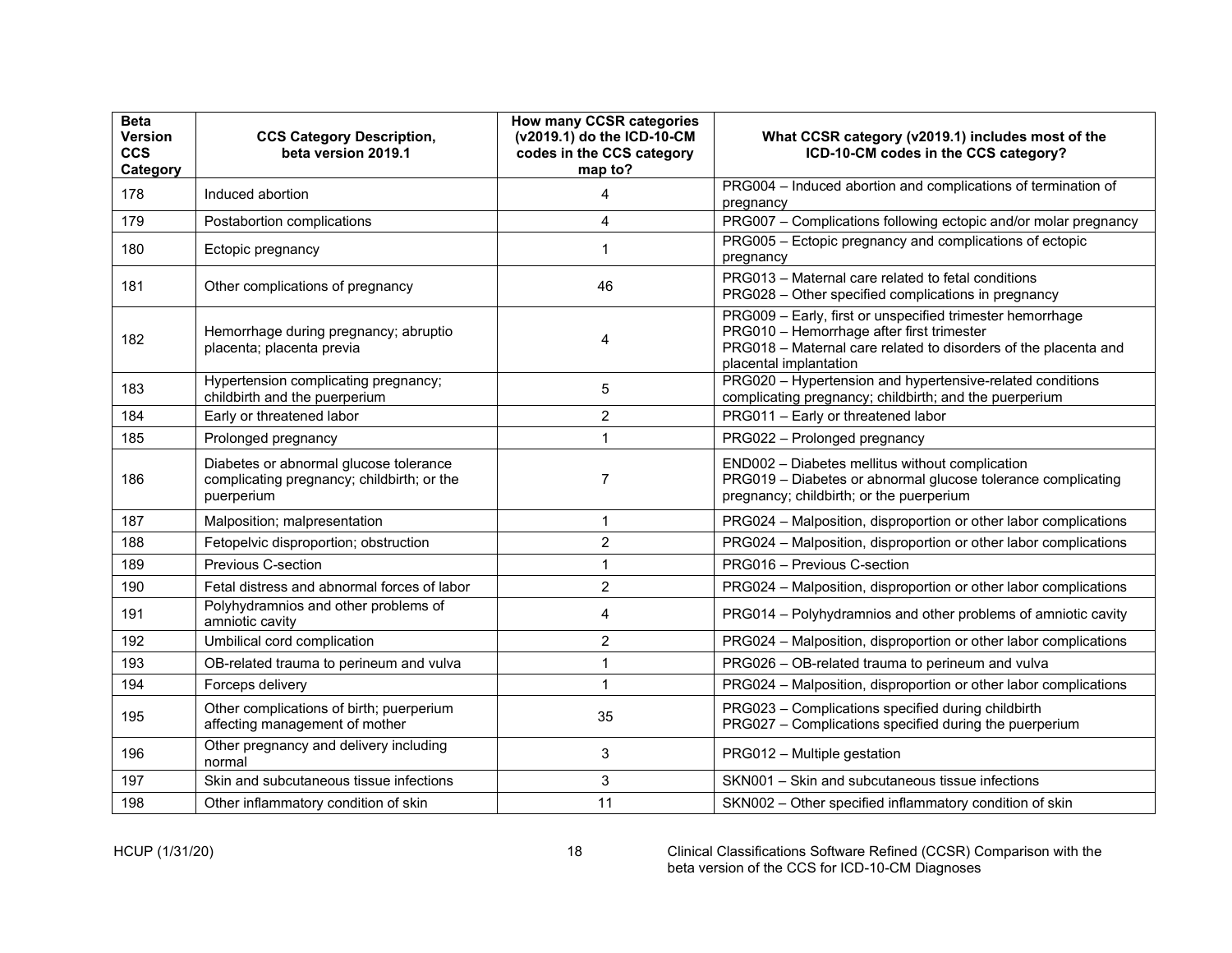| <b>Beta</b><br><b>Version</b><br><b>CCS</b><br>Category | <b>CCS Category Description,</b><br>beta version 2019.1                                                          | <b>How many CCSR categories</b><br>(v2019.1) do the ICD-10-CM<br>codes in the CCS category<br>map to? | What CCSR category (v2019.1) includes most of the<br>ICD-10-CM codes in the CCS category?                                                 |
|---------------------------------------------------------|------------------------------------------------------------------------------------------------------------------|-------------------------------------------------------------------------------------------------------|-------------------------------------------------------------------------------------------------------------------------------------------|
| 199                                                     | Chronic ulcer of skin                                                                                            | 3                                                                                                     | SKN003 - Pressure ulcer of skin<br>SKN004 - Non-pressure ulcer of skin                                                                    |
| 200                                                     | Other skin disorders                                                                                             | 8                                                                                                     | SKN007 - Other specified and unspecified skin disorders                                                                                   |
| 201                                                     | Infective arthritis and osteomyelitis (except<br>that caused by tuberculosis or sexually<br>transmitted disease) | 7                                                                                                     | MUS001 - Infective arthritis<br>MUS002 - Osteomyelitis                                                                                    |
| 202                                                     | Rheumatoid arthritis and related disease                                                                         | 9                                                                                                     | MUS003 - Rheumatoid arthritis and related disease                                                                                         |
| 203                                                     | Osteoarthritis                                                                                                   | $\mathbf{1}$                                                                                          | MUS006 - Osteoarthritis                                                                                                                   |
| 204                                                     | Other non-traumatic joint disorders                                                                              | 10                                                                                                    | MUS007 - Other specified joint disorders                                                                                                  |
| 205                                                     | Spondylosis; intervertebral disc disorders;<br>other back problems                                               | 5                                                                                                     | MUS011 - Spondylopathies/spondyloarthropathy (including<br>infective)                                                                     |
| 206                                                     | Osteoporosis                                                                                                     | $\mathbf{1}$                                                                                          | MUS013 - Osteoporosis                                                                                                                     |
| 207                                                     | Pathological fracture                                                                                            | 6                                                                                                     | MUS014 - Pathological fracture, IE<br>MUS015 - Pathological fracture, SE<br>MUS020 - Pathological, stress and atypical fractures, sequela |
| 208                                                     | Acquired foot deformities                                                                                        | $\mathbf{1}$                                                                                          | MUS021 - Acquired foot deformities                                                                                                        |
| 209                                                     | Other acquired deformities                                                                                       | 6                                                                                                     | MUS023 - Acquired deformities (excluding foot)                                                                                            |
| 210                                                     | Systemic lupus erythematosus and<br>connective tissue disorders                                                  | 6                                                                                                     | MUS024 - Systemic lupus erythematosus and connective tissue<br>disorders                                                                  |
| 211                                                     | Other connective tissue disease                                                                                  | 13                                                                                                    | MUS009 - Tendon and synovial disorders<br>MUS025 - Other specified connective tissue disease<br>MUS026 - Muscle disorders                 |
| 212                                                     | Other bone disease and musculoskeletal<br>deformities                                                            | $\overline{7}$                                                                                        | MUS028 - Other specified bone disease and musculoskeletal<br>deformities<br>MUS030 - Aseptic necrosis and osteonecrosis                   |
| 213                                                     | Cardiac and circulatory congenital anomalies                                                                     | 3                                                                                                     | MAL001 - Cardiac and circulatory congenital anomalies                                                                                     |
| 214                                                     | Digestive congenital anomalies                                                                                   | $\overline{2}$                                                                                        | MAL002 - Digestive congenital anomalies                                                                                                   |
| 215                                                     | Genitourinary congenital anomalies                                                                               | $\overline{2}$                                                                                        | MAL003 - Genitourinary congenital anomalies                                                                                               |
| 216                                                     | Nervous system congenital anomalies                                                                              | 3                                                                                                     | MAL004 - Nervous system congenital anomalies                                                                                              |
| 217                                                     | Other congenital anomalies                                                                                       | 8                                                                                                     | MAL008 - Musculoskeletal congenital conditions                                                                                            |
| 218                                                     | Liveborn                                                                                                         | 1                                                                                                     | PNL001 - Liveborn                                                                                                                         |
| 219                                                     | Short gestation; low birth weight; and fetal<br>growth retardation                                               | $\mathbf 1$                                                                                           | PNL002 - Short gestation; low birth weight; and fetal growth<br>retardation                                                               |

HCUP (1/31/20) 19 Clinical Classifications Software Refined (CCSR) Comparison with the beta version of the CCS for ICD-10-CM Diagnoses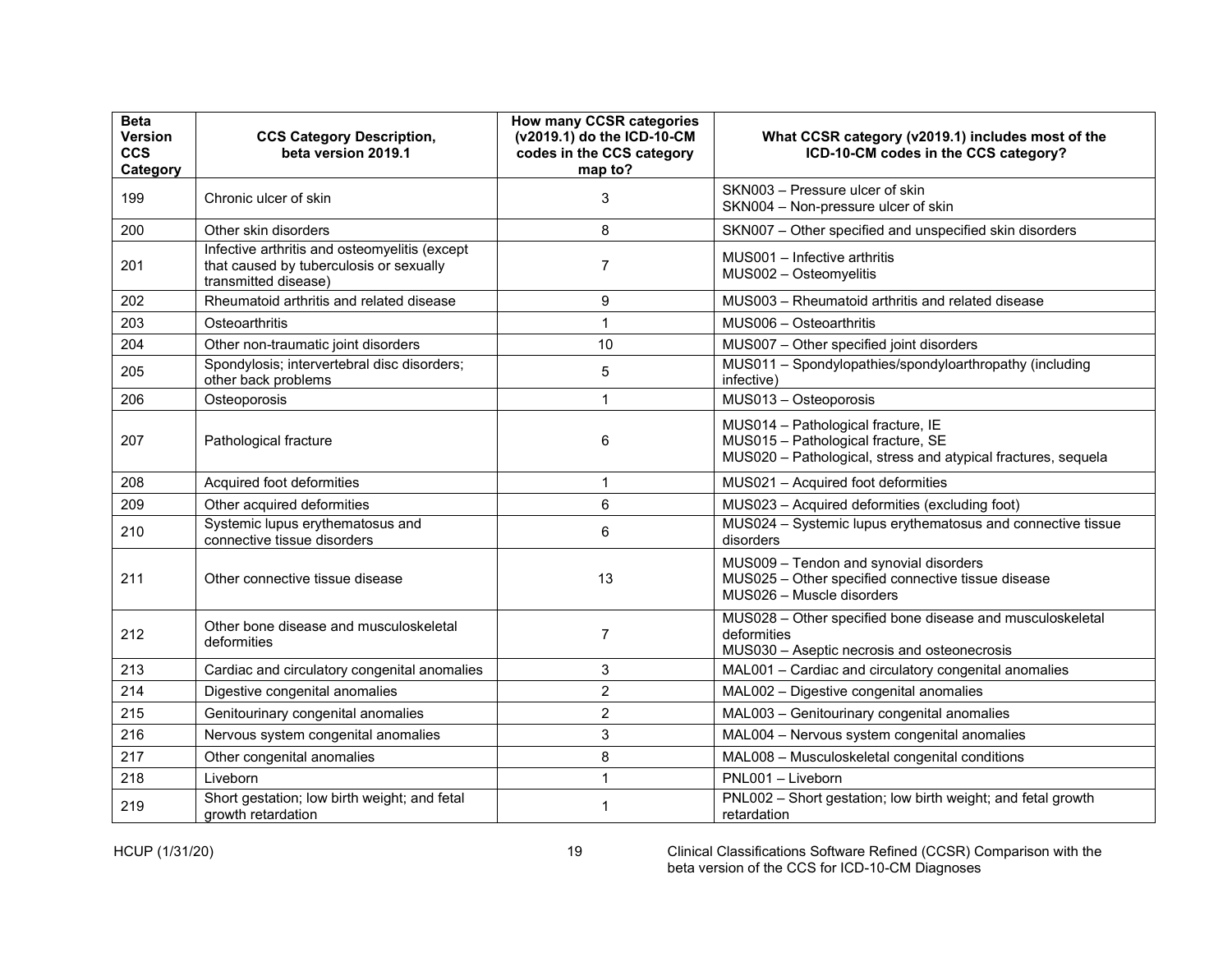| <b>Beta</b><br>Version<br><b>CCS</b><br>Category | <b>CCS Category Description,</b><br>beta version 2019.1 | How many CCSR categories<br>(v2019.1) do the ICD-10-CM<br>codes in the CCS category<br>map to? | What CCSR category (v2019.1) includes most of the<br>ICD-10-CM codes in the CCS category?                                                                                           |
|--------------------------------------------------|---------------------------------------------------------|------------------------------------------------------------------------------------------------|-------------------------------------------------------------------------------------------------------------------------------------------------------------------------------------|
| 220                                              | Intrauterine hypoxia and birth asphyxia                 | $\overline{2}$                                                                                 | PNL003 - Neonatal acidemia and hypoxia<br>PNL004 - Neonatal cerebral disorders                                                                                                      |
| 221                                              | Respiratory distress syndrome                           | $\mathbf 1$                                                                                    | PNL005 - Respiratory distress syndrome                                                                                                                                              |
| 222                                              | Hemolytic jaundice and perinatal jaundice               | $\overline{2}$                                                                                 | PNL007 - Hemolytic jaundice and perinatal jaundice                                                                                                                                  |
| 223                                              | Birth trauma                                            | $\mathbf{1}$                                                                                   | PNL008 - Birth trauma                                                                                                                                                               |
| 224                                              | Other perinatal conditions                              | 22                                                                                             | PNL013 - Other specified and unspecified perinatal conditions                                                                                                                       |
| 225                                              | Joint disorders and dislocations; trauma-<br>related    | 9                                                                                              | INJ007 - Dislocations, IE<br>INJ044 - Dislocations, SE<br>INJ073 - Injury, sequela                                                                                                  |
| 226                                              | Fracture of neck of femur (hip)                         | 6                                                                                              | INJ006 - Fracture of the neck of the femur (hip), IE<br>INJ043 - Fracture of the neck of the femur (hip), SE<br>INJ073 - Injury, sequela                                            |
| 227                                              | Spinal cord injury                                      | 4                                                                                              | INJ009 - Spinal cord injury (SCI), IE<br>INJ046 - Spinal cord injury (SCI), SE<br>INJ073 - Injury, sequela                                                                          |
| 228                                              | Skull and face fractures                                | 3                                                                                              | INJ001 - Fracture of head and neck, IE<br>INJ038 - Fracture of head and neck, SE<br>INJ073 - Injury, sequela                                                                        |
| 229                                              | Fracture of upper limb                                  | 6                                                                                              | INJ004 - Fracture of the upper limb, IE<br>INJ041 - Fracture of the upper limb, SE<br>INJ073 - Injury, sequela                                                                      |
| 230                                              | Fracture of lower limb                                  | 14                                                                                             | INJ005 - Fracture of the lower limb (except hip), IE<br>INJ042 - Fracture of lower limb (except hip), SE<br>INJ073 - Injury, sequela                                                |
| 231                                              | Other fractures                                         | 12                                                                                             | INJ002 - Fracture of the spine and back, IE<br>INJ039 - Fracture of the spine and back, SE<br>INJ073 - Injury, sequelaINJ003Fracture of torso, IE<br>INJ040 - Fracture of torso, SE |
| 232                                              | Sprains and strains                                     | $\overline{7}$                                                                                 | INJ024 - Sprains and strains, IE<br>INJ061 - Sprains and strains, SE<br>INJ073 - Injury, sequela                                                                                    |

HCUP (1/31/20) 20 Clinical Classifications Software Refined (CCSR) Comparison with the beta version of the CCS for ICD-10-CM Diagnoses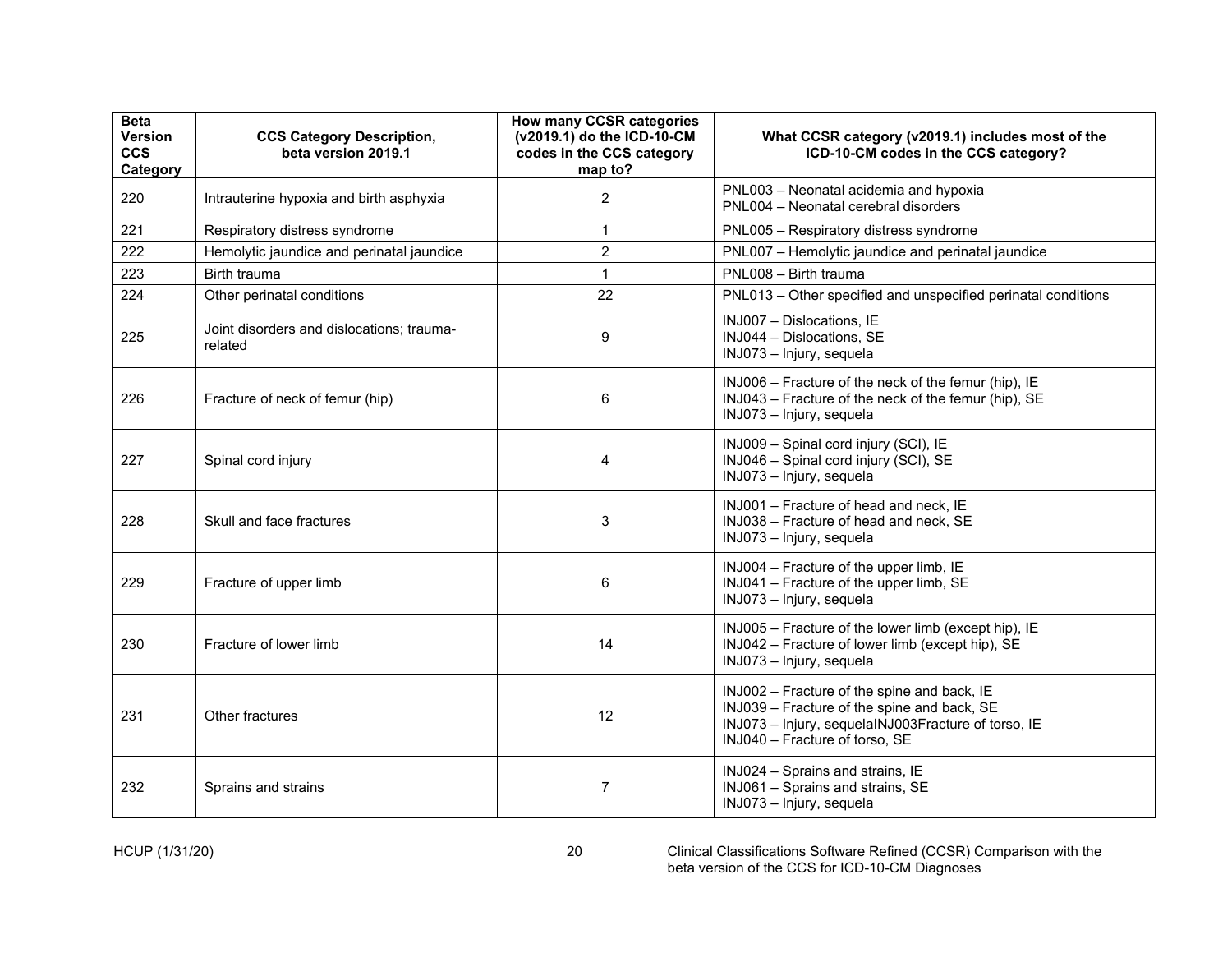| <b>Beta</b><br><b>Version</b><br><b>CCS</b><br>Category | <b>CCS Category Description,</b><br>beta version 2019.1 | How many CCSR categories<br>(v2019.1) do the ICD-10-CM<br>codes in the CCS category<br>map to? | What CCSR category (v2019.1) includes most of the<br>ICD-10-CM codes in the CCS category?                                                                                                                                                                                                                                                                                     |
|---------------------------------------------------------|---------------------------------------------------------|------------------------------------------------------------------------------------------------|-------------------------------------------------------------------------------------------------------------------------------------------------------------------------------------------------------------------------------------------------------------------------------------------------------------------------------------------------------------------------------|
| 233                                                     | Intracranial injury                                     | 4                                                                                              | INJ008 - Traumatic brain injury (TBI); concussion, IE<br>INJ045 - Traumatic brain injury (TBI); concussion, SE<br>INJ073 - Injury, sequela                                                                                                                                                                                                                                    |
| 234                                                     | Crushing injury or internal injury                      | $\overline{7}$                                                                                 | INJ016 - Injury to blood vessels, IE<br>INJ053 - Injury to blood vessels, SE<br>INJ010 - Internal organ injury, IE<br>INJ047 - Internal organ injury, SE<br>INJ073 - Injury, sequela                                                                                                                                                                                          |
| 235                                                     | Open wounds of head; neck; and trunk                    | 11                                                                                             | INJ011 - Open wounds of head and neck, IE<br>INJ048 - Open wounds of head and neck, SE<br>INJ013 - Open wounds of trunk, IE<br>INJ050 - Open wounds of trunk, SE<br>INJ073 - Injury, sequela                                                                                                                                                                                  |
| 236                                                     | Open wounds of extremities                              | $\overline{7}$                                                                                 | INJ012 - Open wounds to limbs, IE<br>INJ049 - Open wounds to limbs, SE<br>INJ073 - Injury, sequela                                                                                                                                                                                                                                                                            |
| 237                                                     | Complication of device; implant or graft                | 17                                                                                             | CIR026 - Peripheral and visceral vascular disease<br>INJ035 - Complication of internal orthopedic device or implant, IE<br>INJ071 - Complication of internal orthopedic device or implant, SE<br>INJ037 - Complication of other surgical or medical care, injury, IE<br>INJ072 - Complication of other surgical or medical care, injury, SE<br>INJ076 - Complication, sequela |
| 238                                                     | Complications of surgical procedures or<br>medical care | 53                                                                                             | INJ037 - Complication of other surgical or medical care, injury, IE<br>INJ072 - Complication of other surgical or medical care, injury, SE<br>INJ076 - Complication, sequela                                                                                                                                                                                                  |
| 239                                                     | Superficial injury; contusion                           | $\mathsf 3$                                                                                    | INJ017 - Superficial injury; contusion, IE<br>INJ054 - Superficial injury; contusion, SE<br>INJ073 - Injury, sequela                                                                                                                                                                                                                                                          |
| 240                                                     | <b>Burns</b>                                            | 3                                                                                              | INJ019 - Burn and corrosion, IE<br>INJ056 - Burns and corrosion, SE<br>INJ073 - Injury, sequela                                                                                                                                                                                                                                                                               |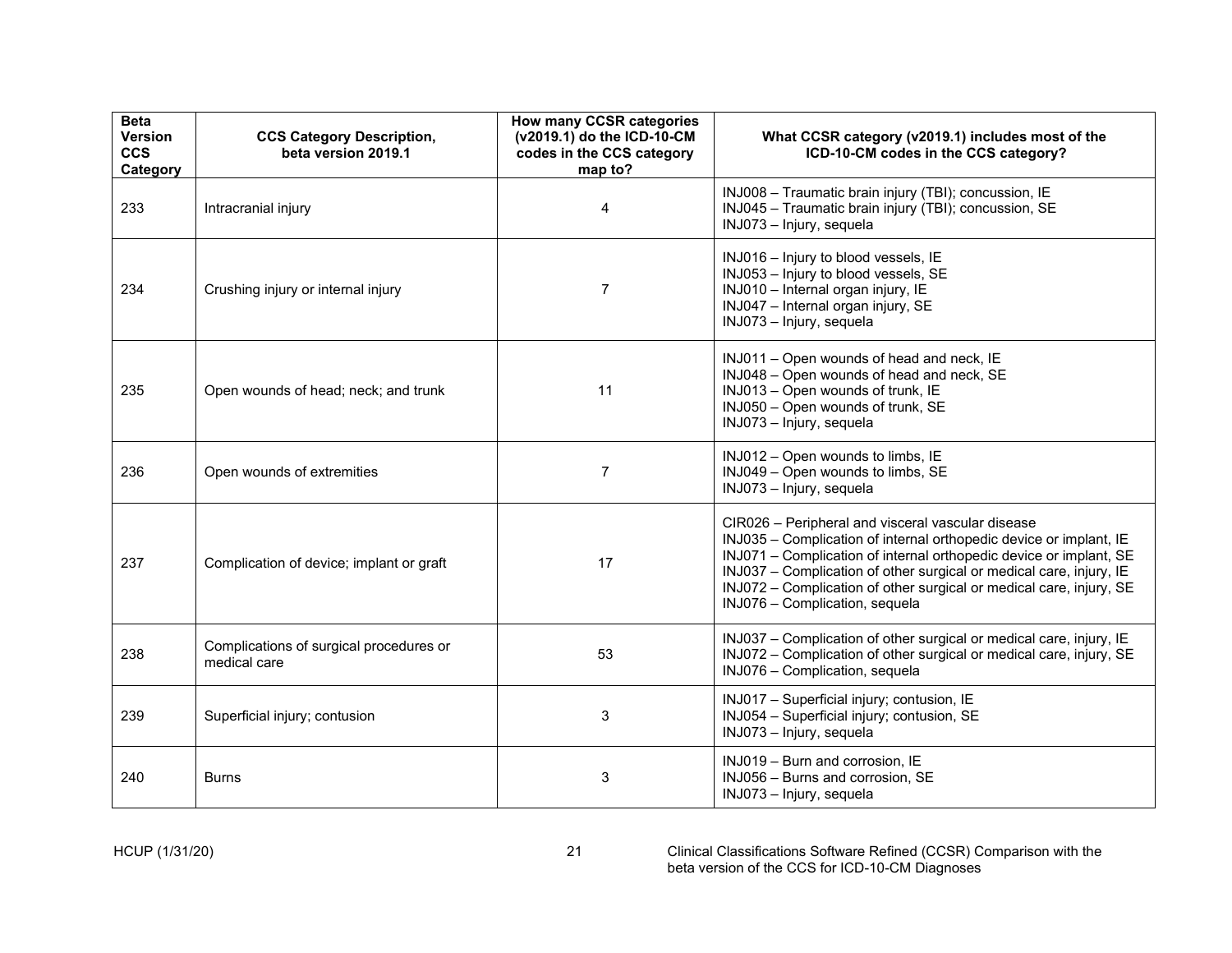| <b>Beta</b><br>Version<br><b>CCS</b><br>Category | <b>CCS Category Description,</b><br>beta version 2019.1                                  | How many CCSR categories<br>(v2019.1) do the ICD-10-CM<br>codes in the CCS category<br>map to? | What CCSR category (v2019.1) includes most of the<br>ICD-10-CM codes in the CCS category?                                                                                                         |
|--------------------------------------------------|------------------------------------------------------------------------------------------|------------------------------------------------------------------------------------------------|---------------------------------------------------------------------------------------------------------------------------------------------------------------------------------------------------|
| 241                                              | Poisoning by psychotropic agents                                                         | 10                                                                                             | INJ022 - Poisoning by drugs, IE<br>INJ059 - Poisoning by drugs, SE<br>INJ075 - Poisoning/toxic effect/adverse effects/underdosing,<br>sequela<br>EXT014 - External cause codes: poisoning by drug |
| 242                                              | Poisoning by other medications and drugs                                                 | 17                                                                                             | INJ022 - Poisoning by drugs, IE<br>INJ059 - Poisoning by drugs, SE<br>INJ075 - Poisoning/toxic effect/adverse effects/underdosing,<br>sequela<br>EXT014 - External cause codes: poisoning by drug |
| 243                                              | Poisoning by nonmedicinal substances                                                     | 10                                                                                             | INJ023 - Toxic effects, IE<br>INJ060 - Toxic effects, SE<br>INJ075 - Poisoning/toxic effect/adverse effects/underdosing,<br>sequela                                                               |
| 244                                              | Other injuries and conditions due to external<br>causes                                  | 33                                                                                             | INJ025 - Injury to nerves, muscles and tendons, IE<br>INJ062 - Injury to nerves, muscles and tendons, SE<br>INJ073 - Injury, sequela                                                              |
| 245                                              | Syncope                                                                                  | 1                                                                                              | SYM001 - Syncope                                                                                                                                                                                  |
| 246                                              | Fever of unknown origin                                                                  | 1                                                                                              | SYM002 - Fever                                                                                                                                                                                    |
| 247                                              | Lymphadenitis                                                                            | 3                                                                                              | SKN001 - Skin and subcutaneous tissue infections<br>CIR039 - Other specified diseases of veins and lymphatics                                                                                     |
| 248                                              | Gangrene                                                                                 | $\overline{2}$                                                                                 | CIR028 - Gangrene                                                                                                                                                                                 |
| 249                                              | Shock                                                                                    | $\overline{2}$                                                                                 | SYM003 - Shock                                                                                                                                                                                    |
| 250                                              | Nausea and vomiting                                                                      | 1                                                                                              | SYM004 - Nausea and vomiting                                                                                                                                                                      |
| 251                                              | Abdominal pain                                                                           | 1                                                                                              | SYM006 - Abdominal pain and other digestive/abdomen signs and<br>symptoms                                                                                                                         |
| 252                                              | Malaise and fatigue                                                                      | 3                                                                                              | SYM007 - Malaise and fatigue                                                                                                                                                                      |
| 253                                              | Allergic reactions                                                                       | 14                                                                                             | INJ031 - Allergic reactions                                                                                                                                                                       |
| 254                                              | Rehabilitation care; fitting of prostheses; and<br>adjustment of devices                 | 3                                                                                              | FAC009 - Implant, device or graft related encounter                                                                                                                                               |
| 255                                              | Administrative/social admission                                                          | 8                                                                                              | FAC019 - Socioeconomic/psychosocial factors                                                                                                                                                       |
| 256                                              | Medical examination/evaluation                                                           | 1                                                                                              | FAC014 - Medical examination/evaluation                                                                                                                                                           |
| 257                                              | Other aftercare                                                                          | 5                                                                                              | FAC010 - Other aftercare encounter                                                                                                                                                                |
| 258                                              | Other screening for suspected conditions (not<br>mental disorders or infectious disease) | 4                                                                                              | SYM017 - Abnormal findings without diagnosis                                                                                                                                                      |

HCUP (1/31/20) 22 Clinical Classifications Software Refined (CCSR) Comparison with the beta version of the CCS for ICD-10-CM Diagnoses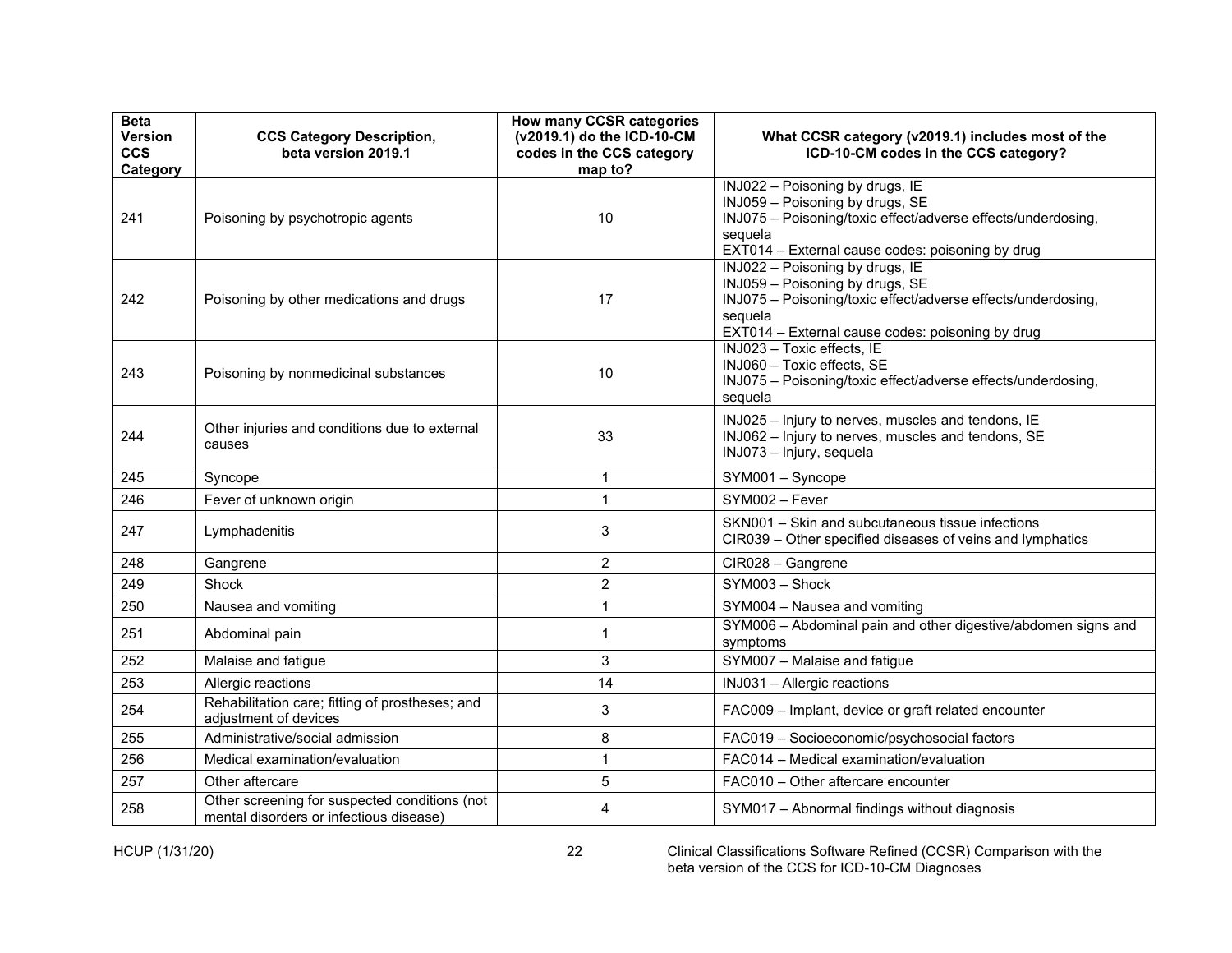| <b>Beta</b><br>Version<br><b>CCS</b><br>Category | <b>CCS Category Description,</b><br>beta version 2019.1             | How many CCSR categories<br>(v2019.1) do the ICD-10-CM<br>codes in the CCS category<br>map to? | What CCSR category (v2019.1) includes most of the<br>ICD-10-CM codes in the CCS category?                                                                                                                                                                                                                                                                          |
|--------------------------------------------------|---------------------------------------------------------------------|------------------------------------------------------------------------------------------------|--------------------------------------------------------------------------------------------------------------------------------------------------------------------------------------------------------------------------------------------------------------------------------------------------------------------------------------------------------------------|
| 259                                              | Residual codes; unclassified                                        | 16                                                                                             | FAC025 - Other specified status                                                                                                                                                                                                                                                                                                                                    |
| 650                                              | Adjustment disorders                                                | 1                                                                                              | MBD007 - Trauma- and stressor-related disorders                                                                                                                                                                                                                                                                                                                    |
| 651                                              | Anxiety disorders                                                   | 5                                                                                              | MBD005 - Anxiety and fear-related disorders                                                                                                                                                                                                                                                                                                                        |
| 652                                              | Attention-deficit conduct and disruptive<br>behavior disorders      | 3                                                                                              | MBD008 - Disruptive, impulse-control and conduct disorders<br>MBD014 - Neurodevelopmental disorders<br>SYM008 - Symptoms of mental and substance use conditions                                                                                                                                                                                                    |
| 653                                              | Delirium dementia and amnestic and other<br>cognitive disorders     | 5                                                                                              | NVS011 - Neurocognitive disorders                                                                                                                                                                                                                                                                                                                                  |
| 654                                              | Developmental disorders                                             | 3                                                                                              | MBD014 - Neurodevelopmental disorders                                                                                                                                                                                                                                                                                                                              |
| 655                                              | Disorders usually diagnosed in infancy<br>childhood or adolescence  | 6                                                                                              | MBD014 - Neurodevelopmental disorders                                                                                                                                                                                                                                                                                                                              |
| 656                                              | Impulse control disorders NEC                                       | 4                                                                                              | MBD008 - Disruptive, impulse-control and conduct disorders                                                                                                                                                                                                                                                                                                         |
| 657                                              | Mood disorders                                                      | 5                                                                                              | MBD002 - Depressive disorders<br>MBD003 - Bipolar and related disorders                                                                                                                                                                                                                                                                                            |
| 658                                              | Personality disorders                                               | $\overline{2}$                                                                                 | MBD009 - Personality disorders                                                                                                                                                                                                                                                                                                                                     |
| 659                                              | Schizophrenia and other psychotic disorders                         | $\overline{2}$                                                                                 | MBD001 - Schizophrenia spectrum and other psychotic disorders                                                                                                                                                                                                                                                                                                      |
| 660                                              | Alcohol-related disorders                                           | 17                                                                                             | MBD017 - Alcohol-related disorders                                                                                                                                                                                                                                                                                                                                 |
| 661                                              | Substance-related disorders                                         | 36                                                                                             | MBD001 - Schizophrenia spectrum and other psychotic disorders<br>MBD018 - Opioid-related disorders<br>MBD019 - Cannabis-related disorders<br>MBD020 - Sedative-related disorders<br>MBD021 - Stimulant-related disorders<br>MBD022 - Hallucinogen-related disorders<br>MBD023 - Inhalant-related disorders<br>MBD025 - Other specified substance-related disorders |
| 662                                              | Suicide and intentional self-inflicted injury                       | 45                                                                                             | MBD012 - Suicidal ideation/attempt/intentional self-harm<br>MBD027 - Suicide attempt/intentional self-harm; SE<br>MBD034 - Mental and substance use disorders; sequela<br>INJ075 - Poisoning/toxic effect/adverse effects/underdosing,<br>sequela<br>EXT021 - External cause codes: intent of injury, self-harm                                                    |
| 663                                              | Screening and history of mental health and<br>substance abuse codes | 5                                                                                              | FAC021 - Personal/family history of disease<br>SYM009 - Abnormal findings related to substance use                                                                                                                                                                                                                                                                 |

HCUP (1/31/20) 23 Clinical Classifications Software Refined (CCSR) Comparison with the beta version of the CCS for ICD-10-CM Diagnoses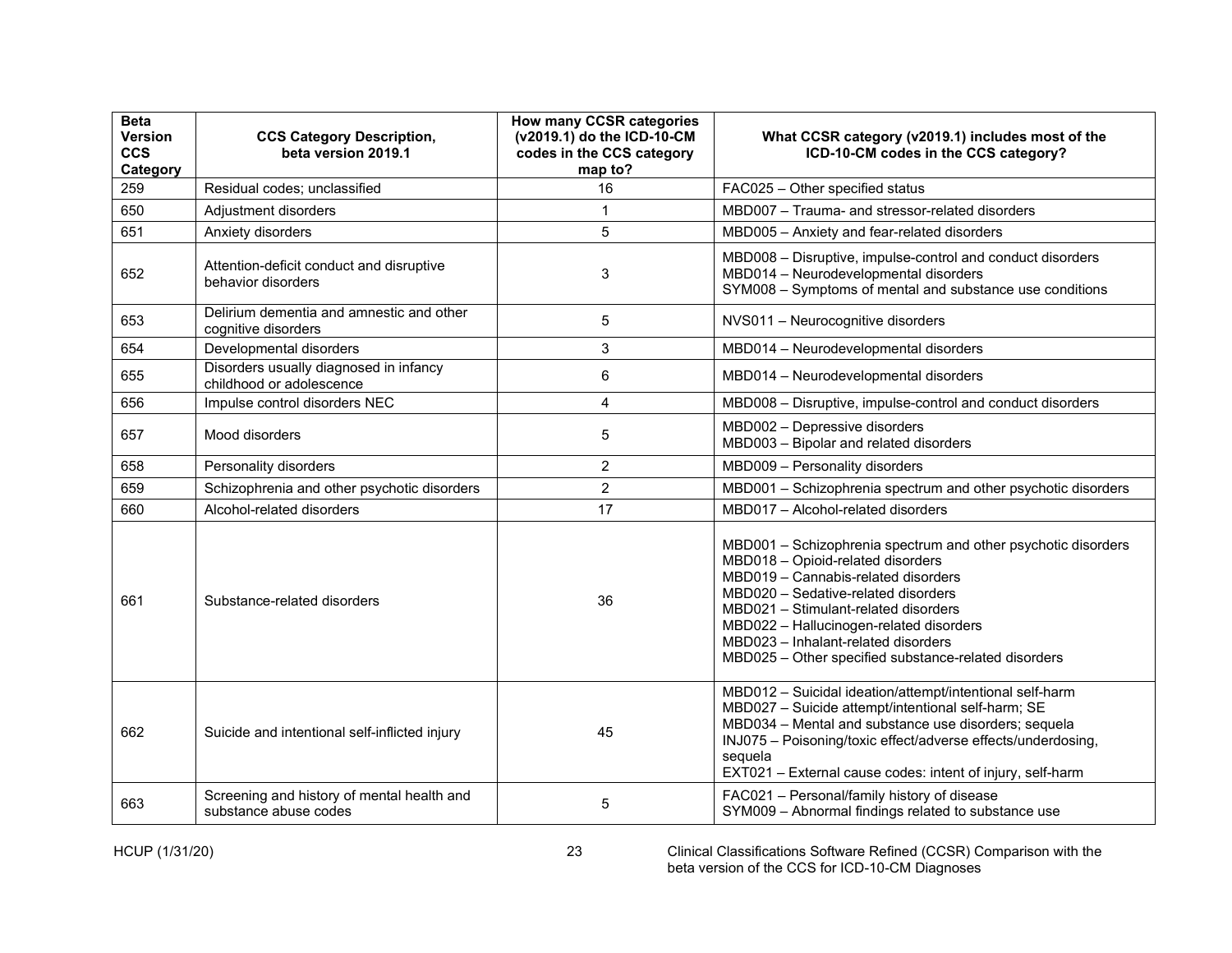| <b>Beta</b><br>Version<br><b>CCS</b><br>Category | <b>CCS Category Description,</b><br>beta version 2019.1 | <b>How many CCSR categories</b><br>(v2019.1) do the ICD-10-CM<br>codes in the CCS category<br>map to? | What CCSR category (v2019.1) includes most of the<br>ICD-10-CM codes in the CCS category?                                                     |
|--------------------------------------------------|---------------------------------------------------------|-------------------------------------------------------------------------------------------------------|-----------------------------------------------------------------------------------------------------------------------------------------------|
| 670                                              | Miscellaneous mental health disorders                   | 15                                                                                                    | MBD013 - Miscellaneous mental and behavioral<br>disorders/conditions                                                                          |
| 2601                                             | External cause codes: Cut/pierce                        | $\overline{7}$                                                                                        | EXT001 - External cause codes: cut/pierce; IE<br>EXT029 - External cause codes: SE<br>EXT030 - External cause codes: sequela                  |
| 2602                                             | External cause codes: Drowning/submersion               | 6                                                                                                     | EXT002 - External cause codes: drowning/submersion; IE<br>FXT029 - External cause codes: SF<br>EXT030 - External cause codes: sequela         |
| 2603                                             | External cause codes: Fall                              | 6                                                                                                     | EXT003 - External cause codes: fall; IE<br>EXT029 - External cause codes: SE<br>EXT030 - External cause codes: sequela                        |
| 2604                                             | External cause codes: Fire/burn                         | $\overline{7}$                                                                                        | EXT004 - External cause codes: fire/burn; IE<br>EXT029 - External cause codes: SE<br>EXT030 - External cause codes: sequela                   |
| 2605                                             | External cause codes: Firearm                           | $\overline{7}$                                                                                        | EXT005 - External cause codes: firearm; IE<br>EXT029 - External cause codes: SE<br>EXT030 - External cause codes: sequela                     |
| 2606                                             | External cause codes: Machinery                         | 4                                                                                                     | EXT006 - External cause codes: machinery; IE<br>EXT029 - External cause codes: SE<br>EXT030 - External cause codes: sequela                   |
| 2607                                             | External cause codes: Motor vehicle traffic<br>(MVT)    | 6                                                                                                     | EXT007 - External cause codes: motor vehicle traffic (MVT); IE<br>EXT029 - External cause codes: SE<br>EXT030 - External cause codes: sequela |
| 2608                                             | External cause codes: Pedal cyclist; not MVT            | 4                                                                                                     | EXT008 - External cause codes: pedal cyclist; not MVT; IE<br>EXT029 - External cause codes: SE<br>EXT030 - External cause codes: sequela      |
| 2609                                             | External cause codes: Pedestrian; not MVT               | 4                                                                                                     | EXT009 - External cause codes: pedestrian; not MVT; IE<br>EXT029 - External cause codes: SE<br>EXT030 - External cause codes: sequela         |
| 2610                                             | External cause codes: Transport; not MVT                | 6                                                                                                     | EXT010 - External cause codes: transport; not MVT; IE<br>EXT029 - External cause codes: SE<br>EXT030 - External cause codes: sequela          |

HCUP (1/31/20) 24 Clinical Classifications Software Refined (CCSR) Comparison with the beta version of the CCS for ICD-10-CM Diagnoses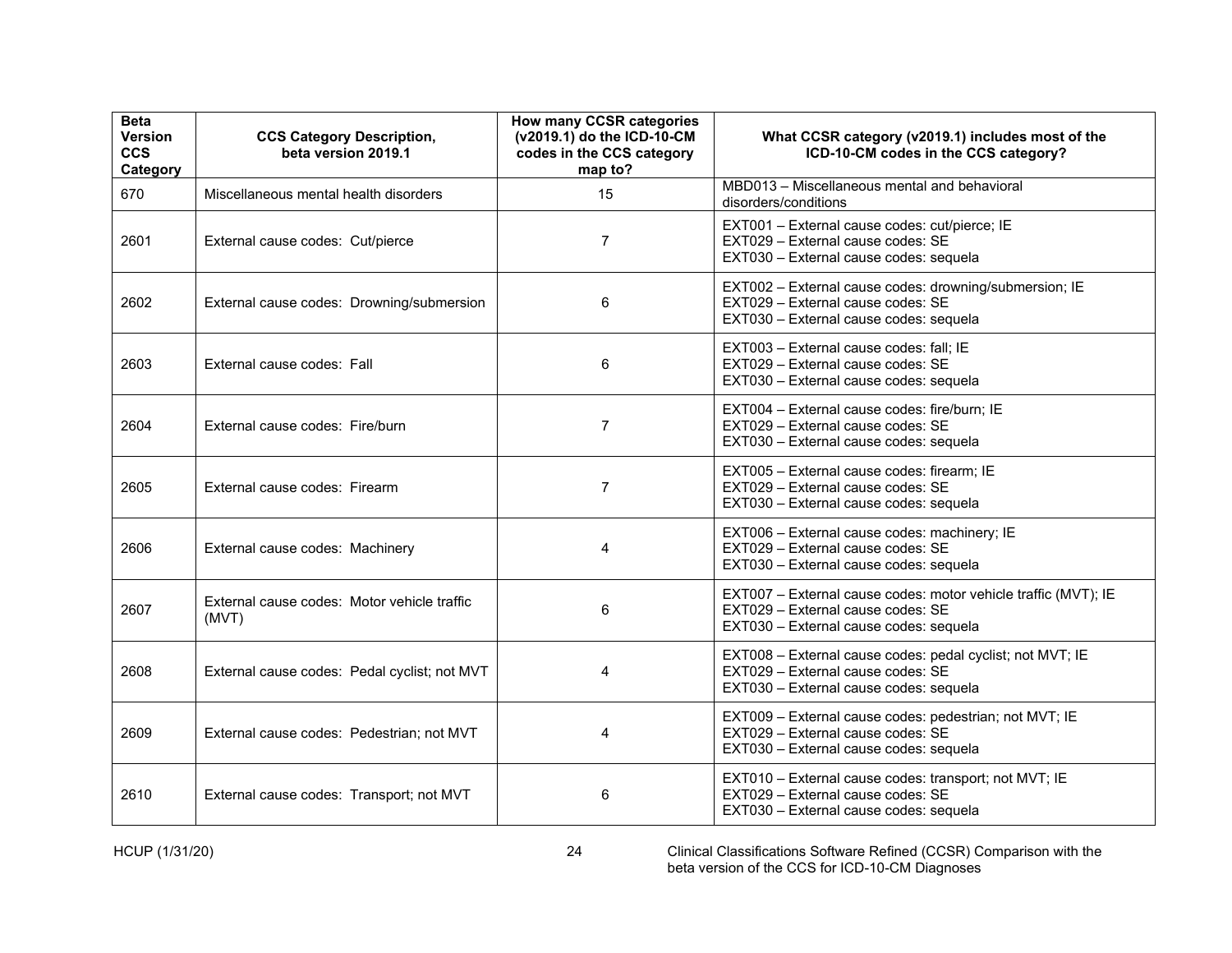| <b>Beta</b><br><b>Version</b><br><b>CCS</b><br>Category | <b>CCS Category Description,</b><br>beta version 2019.1   | <b>How many CCSR categories</b><br>(v2019.1) do the ICD-10-CM<br>codes in the CCS category<br>map to? | What CCSR category (v2019.1) includes most of the<br>ICD-10-CM codes in the CCS category?                                                                                                                             |
|---------------------------------------------------------|-----------------------------------------------------------|-------------------------------------------------------------------------------------------------------|-----------------------------------------------------------------------------------------------------------------------------------------------------------------------------------------------------------------------|
| 2611                                                    | External cause codes: Natural/environment                 | $\overline{7}$                                                                                        | EXT011 - External cause codes: natural/environment; IE<br>EXT020 - External cause codes: intent of injury,<br>accidental/unintentional<br>EXT029 - External cause codes: SE<br>EXT030 - External cause codes: sequela |
| 2612                                                    | External cause codes: Overexertion                        | 4                                                                                                     | EXT013 - External cause codes: overexertion; IE<br>EXT029 - External cause codes: SE<br>EXT030 - External cause codes: sequela                                                                                        |
| 2613                                                    | External cause codes: Poisoning                           | 5                                                                                                     | EXT015 - External cause codes: poisoning by non-drug<br>EXT029 - External cause codes: SE<br>EXT030 - External cause codes: sequela                                                                                   |
| 2614                                                    | External cause codes: Struck by; against                  | $\overline{7}$                                                                                        | EXT016 - External cause codes: struck by; against; IE<br>EXT029 - External cause codes: SE<br>EXT030 - External cause codes: sequela                                                                                  |
| 2615                                                    | External cause codes: Suffocation                         | 4                                                                                                     | EXT017 - External cause codes: suffocation/inhalation; IE<br>EXT029 - External cause codes: SE<br>EXT030 - External cause codes: sequela                                                                              |
| 2616                                                    | Adverse effects of medical care                           | $\mathbf 1$                                                                                           | EXT025 - External cause codes: complications of medical and<br>surgical care, IE                                                                                                                                      |
| 2617                                                    | Adverse effects of medical drugs                          | 14                                                                                                    | INJ028 - Adverse effects of medical drugs, IE<br>EXT029 - External cause codes: SE<br>EXT030 - External cause codes: sequela                                                                                          |
| 2618                                                    | External cause codes: Other specified and<br>classifiable | 8                                                                                                     | EXT018 - External cause codes: other specified, classifiable and<br>NEC; IE<br>EXT029 - External cause codes: SE<br>EXT030 - External cause codes: sequela                                                            |
| 2619                                                    | External cause codes: Other specified; NEC                | 6                                                                                                     | EXT018 - External cause codes: other specified, classifiable and<br>NEC: IE<br>EXT029 - External cause codes: SE<br>EXT030 - External cause codes: sequela                                                            |
| 2620                                                    | External cause codes: Unspecified                         | 8                                                                                                     | EXT026 - External cause codes: activity codes                                                                                                                                                                         |
| 2621                                                    | External cause codes: Place of occurrence                 | 1                                                                                                     | EXT027 - External cause codes: place of occurrence of the external<br>cause                                                                                                                                           |

Abbreviations: CCS, Clinical Classifications Software; CCSR, Clinical Classifications Software Refined; CNS, central nervous system; GI, gastrointestinal; HIV, human immunodeficiency virus; ICD-10-CM, International Classification of Diseases, 10<sup>th</sup> Revision, Clinical Modification; IE, initial encounter; MVT, motor vehicle traffic; NEC, not elsewhere classified; OB, obstetric; SE, subsequent encounter.

HCUP (1/31/20) 25 Clinical Classifications Software Refined (CCSR) Comparison with the beta version of the CCS for ICD-10-CM Diagnoses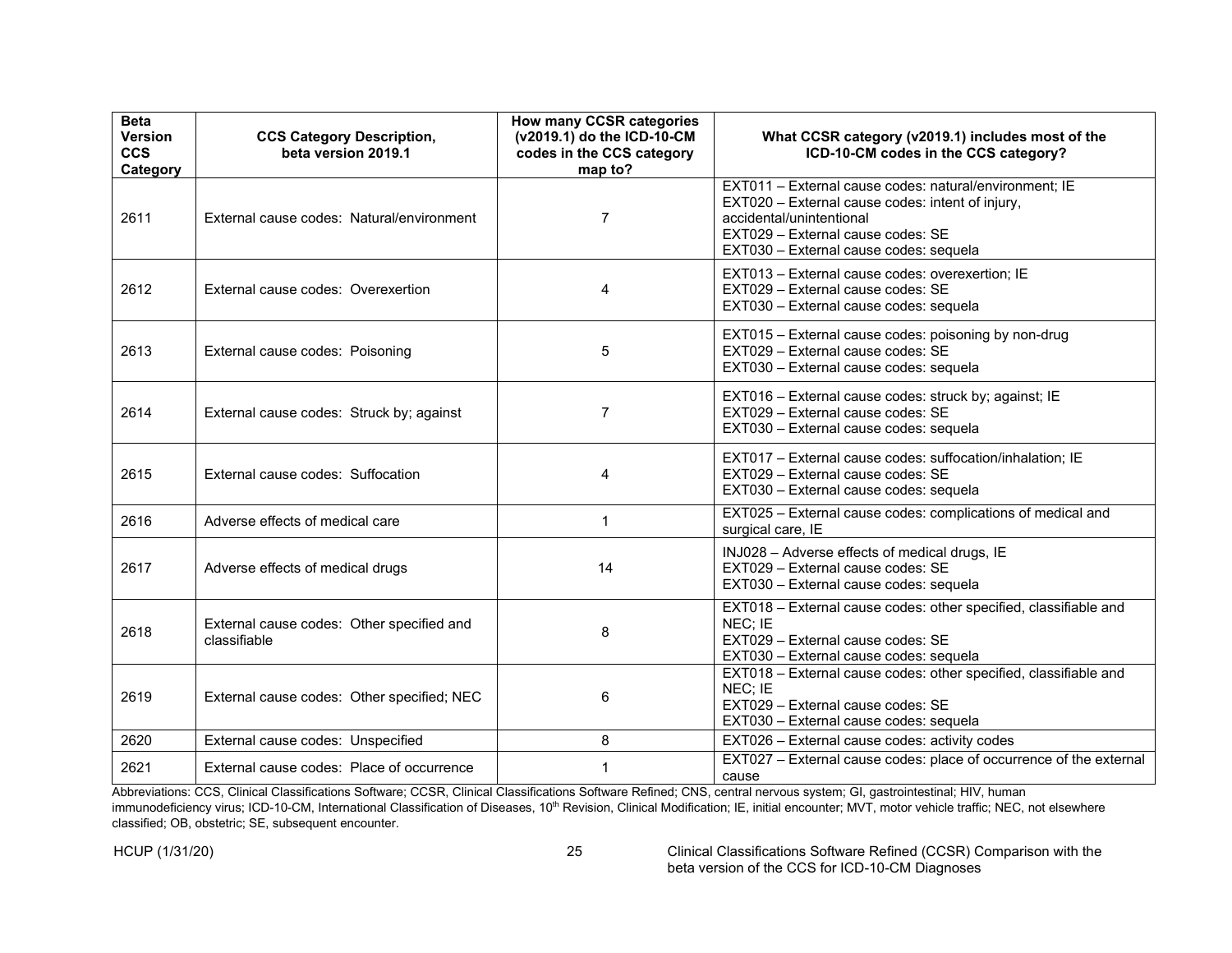#### **APPENDIX A. EXAMPLE OF USING THE COMPANION MICROSOFT EXCEL FILE, DXCCSR-VS-BETA-CCS-COMPARISON.XLSX**

The following is an example of using the companion Microsoft Excel file, *DXCCSR-vs-Beta-CCS-Comparison.xlsx*, available on the [CCSR page of the HCUP User Support website](https://www.hcup-us.ahrq.gov/toolssoftware/ccsr/ccs_refined.jsp) using the beta version CCS for ICD-10-CM diagnoses category 6 for Hepatitis.

On the first Tab *CCS to CCSR Overlap detail,* there are eight rows for beta version CCS category 6 for Hepatitis (Figure 1). These rows are identified by using the Excel filter on the column for the Beta Version CCS Category to select the number 6. There are 45 ICD-10-CM diagnosis codes in the beta version CCS category. Three of the codes are included CCSR category DIG019 (Other specified and unspecified liver disease). The CCSR category DIG019 includes a total of 43 ICD-10-CM diagnosis codes. Twenty-six of the 45 diagnosis codes in the beta version CCS category 6 for Hepatitis are included CCSR category INF007 (Hepatitis) and 25 codes are included CCSR category INF008 (Viral Infection). An analysis could be conducted in the opposite direction by instead filtering on the CCSR Category column of the Excel file to the value INF007.

| <b>Beta</b>                                           |                          | Number of       | Number of Number of        |             |                 |                                                       |
|-------------------------------------------------------|--------------------------|-----------------|----------------------------|-------------|-----------------|-------------------------------------------------------|
| <b>Version</b><br><b>Beta Version CCS Description</b> |                          |                 |                            |             |                 |                                                       |
| <b>CCS</b>                                            |                          | in Beta Version | <b>Codes that Codes in</b> |             | <b>Category</b> | <b>CCSR Description</b>                               |
| Categ <b>o</b>                                        | $\overline{\phantom{a}}$ | <b>ICCS</b>     | ▼ Overlap                  | $\Box$ CCSR |                 | $\overline{\mathbf{v}}$ .                             |
| 6                                                     | <b>Hepatitis</b>         | 45              |                            |             | 43 DIG019       | Other specified and unspecified liver disease         |
| 6                                                     | <b>Hepatitis</b>         | 45              | 15                         |             | 15 DIG023       | Noninfectious hepatitis                               |
| 6                                                     | <b>Hepatitis</b>         | 45              | 26                         |             | 37 INF007       | <b>Hepatitis</b>                                      |
| 6                                                     | <b>Hepatitis</b>         | 45 <sub>1</sub> | 25                         |             | 308 IN FOO8     | Viral infection                                       |
| 6                                                     | <b>Hepatitis</b>         | 45              |                            |             | 248 INF009      | Parasitic, other specified and unspecified infections |
| 6                                                     | <b>Hepatitis</b>         | 45 <sub>1</sub> |                            |             | 12 INF011       | Sequela of specified infectious disease conditions    |
| 6                                                     | <b>Hepatitis</b>         | 45 <sub>1</sub> |                            |             | 238 INJ030      | Drug induced or toxic related condition               |
| 6                                                     | <b>Hepatitis</b>         | 45 <sub>1</sub> |                            |             | 33 NVS013       | Coma; stupor; and brain damage                        |

<span id="page-27-0"></span>

|  |  |  | Figure 1. Rows for Beta Version CCS Category 6 for Hepatitis Selected from Excel Tab CCS to CCSR Overlap detail |  |  |
|--|--|--|-----------------------------------------------------------------------------------------------------------------|--|--|
|--|--|--|-----------------------------------------------------------------------------------------------------------------|--|--|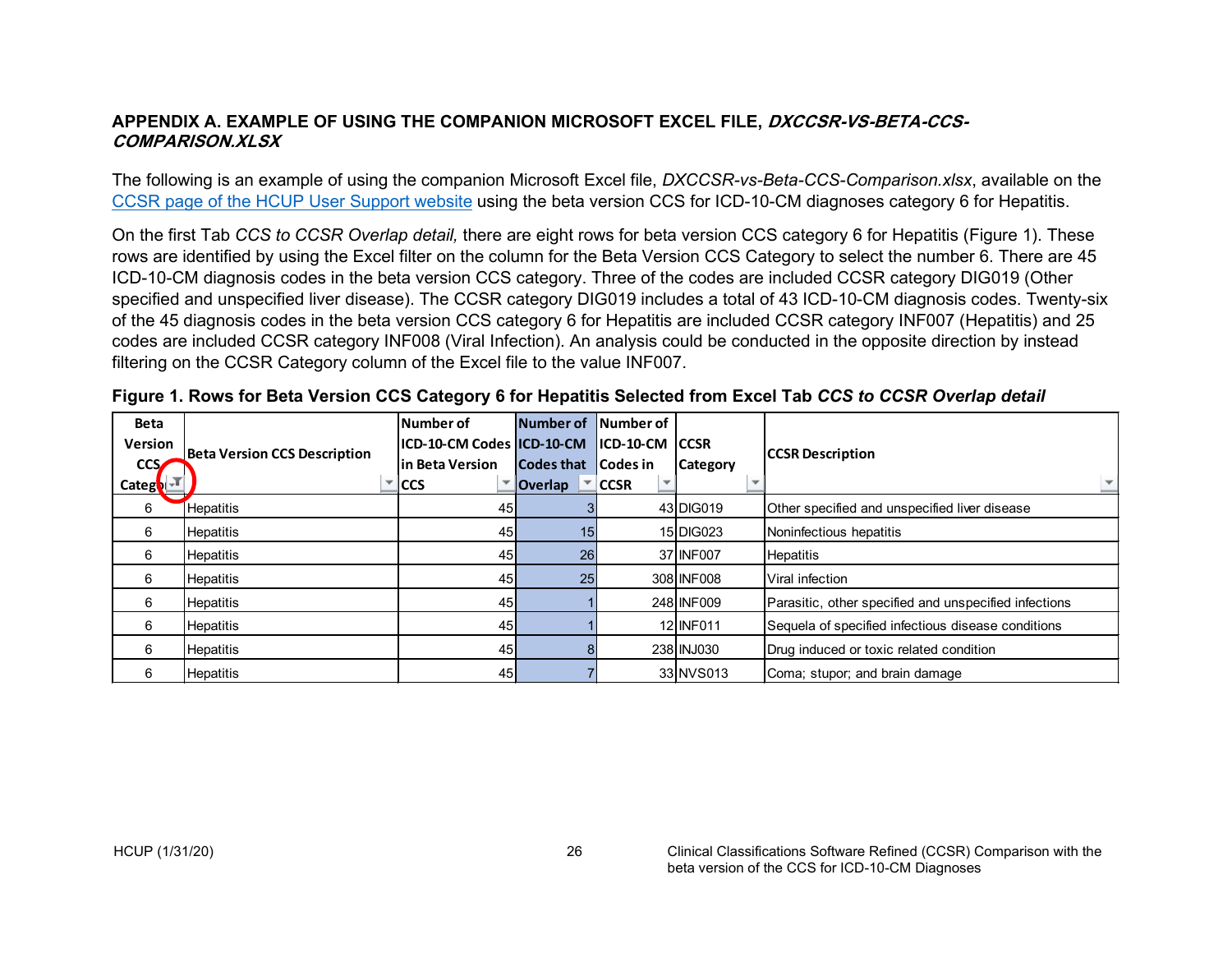The second Tab *ICD-10-CM Code Detail* can be used to investigate which codes are included in each category. Figure 2 shows the three diagnosis codes from beta version CCS category 6 for Hepatitis included in CCSR category DIG019 (Other specified and unspecified liver disease). The three rows are identified by using the Excel filter on the column for the Beta Version CCS Category to select the number 6 and the CCSR1 column for DIG019.

| Figure 2. Rows for Beta Version CCS Category 6 for Hepatitis and CCSR Category DIG019 Selected from Excel Tab ICD-10- |  |
|-----------------------------------------------------------------------------------------------------------------------|--|
| <b>CM Code Detail</b>                                                                                                 |  |

| ICD-10-CM<br>Code | - ICD-10-CM Code Definition                                | <b>Beta Version</b><br>CCS Category | <b>Beta Version CCS</b><br>. J Category Description | $\sqrt{C}$ CSR1 | <b>CCSR1 Label</b>                               |
|-------------------|------------------------------------------------------------|-------------------------------------|-----------------------------------------------------|-----------------|--------------------------------------------------|
| K710              | Toxic liver disease with cholestasis                       |                                     | Hepatitis                                           | <b>DIG019</b>   | Other specified and unspecified<br>liver disease |
| K717              | Toxic liver disease with fibrosis and<br>cimbosis of liver |                                     | Hepatitis                                           | <b>DIG019</b>   | Other specified and unspecified<br>liver disease |
| K764              | Peliosis hepatis                                           |                                     | Hepatitis                                           | <b>DIG019</b>   | Other specified and unspecified<br>liver disease |